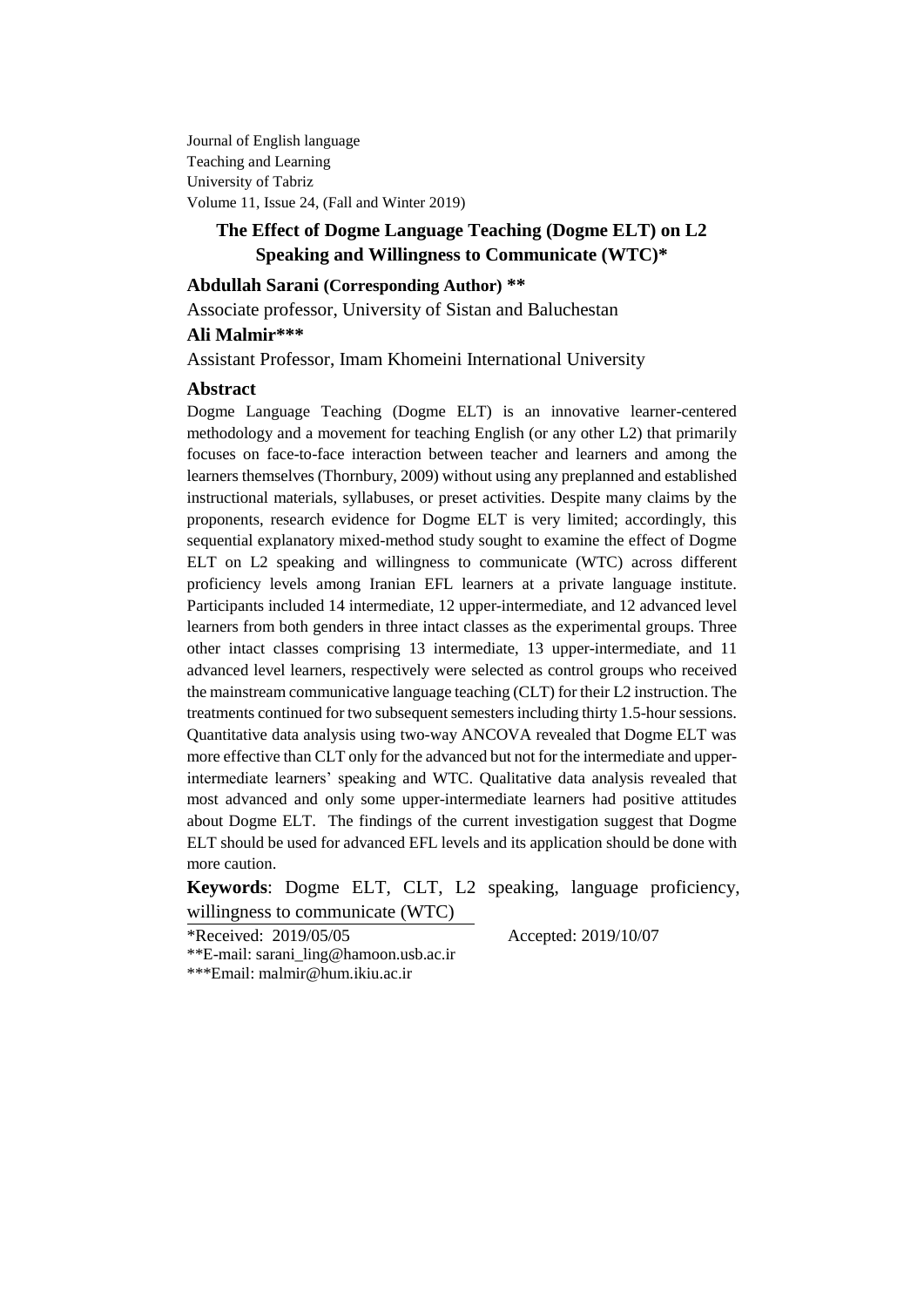### **Introduction**

Dogme Language Teaching (Dogme ELT) is a new creative approach (Richards & Rodgers, 2014), methodology, or a movement (Meddings, 2004) for teaching and learning English (or other L2s) that was originally proposed by Thornbury (2000, 2005, 2009, 2013) in a series of papers and studies. Thornbury (2000) claimed that Dogme ELT is a communicative approach for L2 that predominantly relies on various types of face-to-face interaction between teacher and learners and learners themselves during the classroom practices. It does not follow any predetermined and conventional instructional course books, lesson plans, syllabi, or even technological advancements. Thornbury (2009) outlined the principles of Dogme ELT as interactivity, learner engagement and empowerment, authentic interaction, scaffolded conversation, and least use of light martials if at all. Dogme ELT, in essence, has tried to virtually centralize the language instruction around the wants, needs, and interests of language learners themselves through chains of authentic interaction in a nonthreatening classroom that does not adhere to preset materials that can be outdated or less inspiring and encouraging for the learners. Meddings and Thornbury (2002), for instance, argued that detaching L2 classrooms from boring, demotivating, and old-fashioned coursebooks can foster learners' enthusiasm and augment their eagerness to participate in conversations with peers and their own teacher.

The founders and proponents of Dogme ELT have strongly backed the effectives of this approach or perspective for learning an English as the sot taught/learnt L2. Thornbury (2005), for example, advocated the application of Dogme approach as a drastic remedy to lackluster and unfruitful unadventurous and conventional course-based classrooms where the learners have no role in arranging the syllabus and its instructional content. He fervently pointed out that his innovative Dogme ELT can substantially promote target language communicative competence, though he did not document his claims on any empiricallydone study through a robust theoretical framework. Meddings and Thornbury (2009) believed that the implementation of Dogme ELT positively alters L2 learners' views and abilities through a linguistically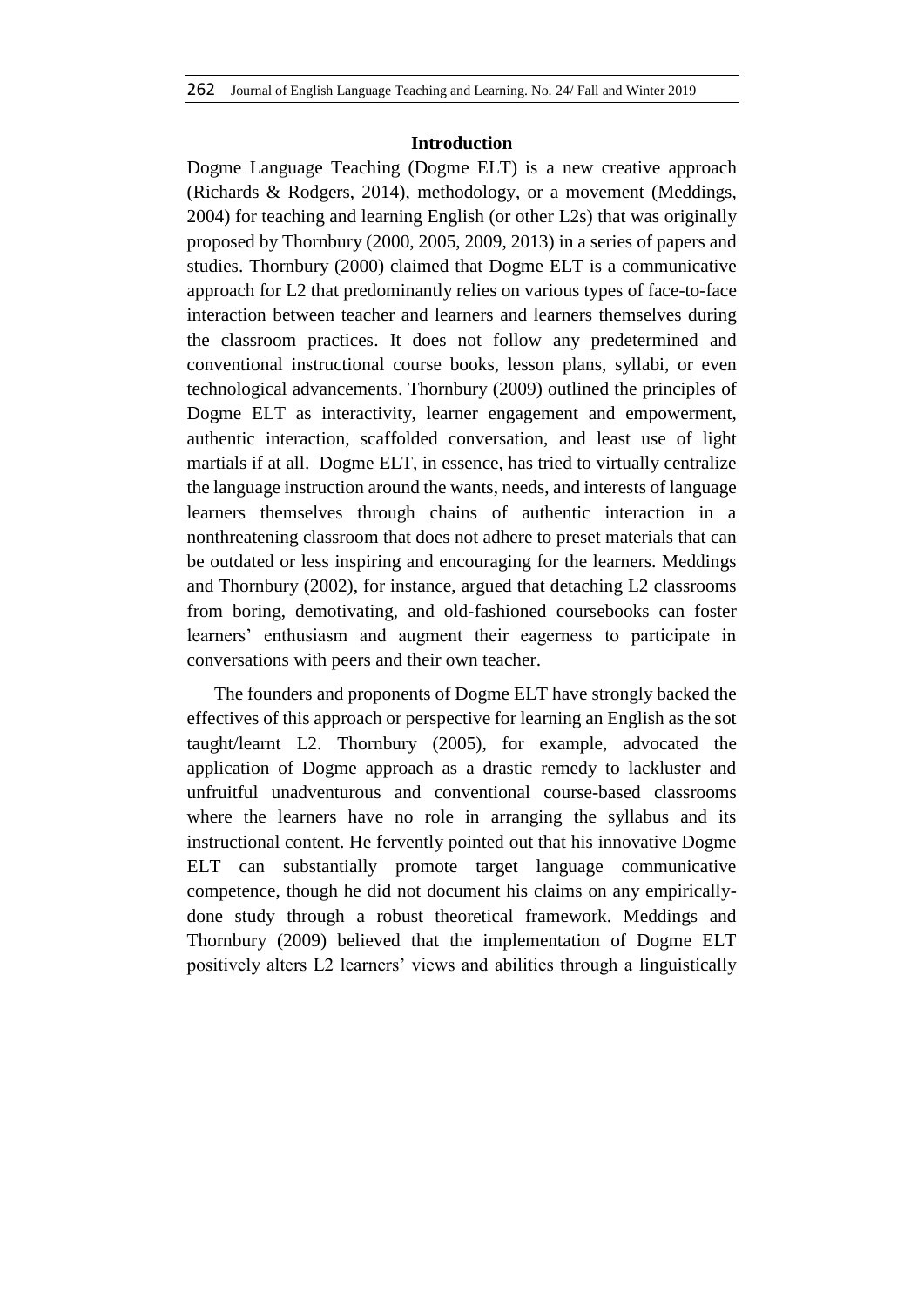rich environment decided and shaped by learners' choices and interests. Thornbury has adamantly supported the benefits of using Dogme ELT; however, his claims have still remained in the realm of theoretical speculations and personal experiences and Dogme has received considerably less empirical attention in the existing literature. In fact, the true potential of Dogme ELT has not been empirically investigated through methodologically sound procedures and scientific experimentation. In an effort to fill this research gap, the current study was conducted to examine the real latent potential of Dogme ELT in improving Iranian EFL learners' speaking ability and their willingness to communicate in English in comparison with the effect of the predominantly employed communicative language teaching (CLT) method across three proficiency levels.

#### **Literature Review**

Dogme Language Teaching or briefly Dogme ELT as branded by its founder, Thornbury (2000) is an approach (Thornbury, 2005), a method (Christensen, 2005), or a perspective (Richards & Rodgers, 2014) for teaching English or other foreign/second languages without using any preplanned syllabuses, textbooks, workbooks, tapes and other technologydriven gimmicks, or specified instructional content. According to Meddings and Thornbury (2009), the term 'Dogme' is a term in film industry (Dogme 95 film movement initiated by Lars von Trier) referring to playing a role by an actor without earlier rehearsal or written dialogues and transcripts. Meddings and Thornbury used the term to introduce this pioneering approach to foreign and second language learning by an analogy with the meaning of 'dogme' in film making industry. They suggested that teachers and learners can embark upon learning an L2 without any preplanned text or instructional syllabus. Meddings and Thornbury (2009) advocated their method, arguing that "teaching should be done using only the resources that the teachers and students bring to the classroom- i.e. themselves and what happens to be in the classroom" (p. 18). Richards Rodgers (2014) mentioned that Dogme ELT enjoys a central design in its orientation toward language teaching, asserting that this approach is "based on the idea that instead of basing teaching on a preplanned syllabus, as set of objectives and published materials, teaching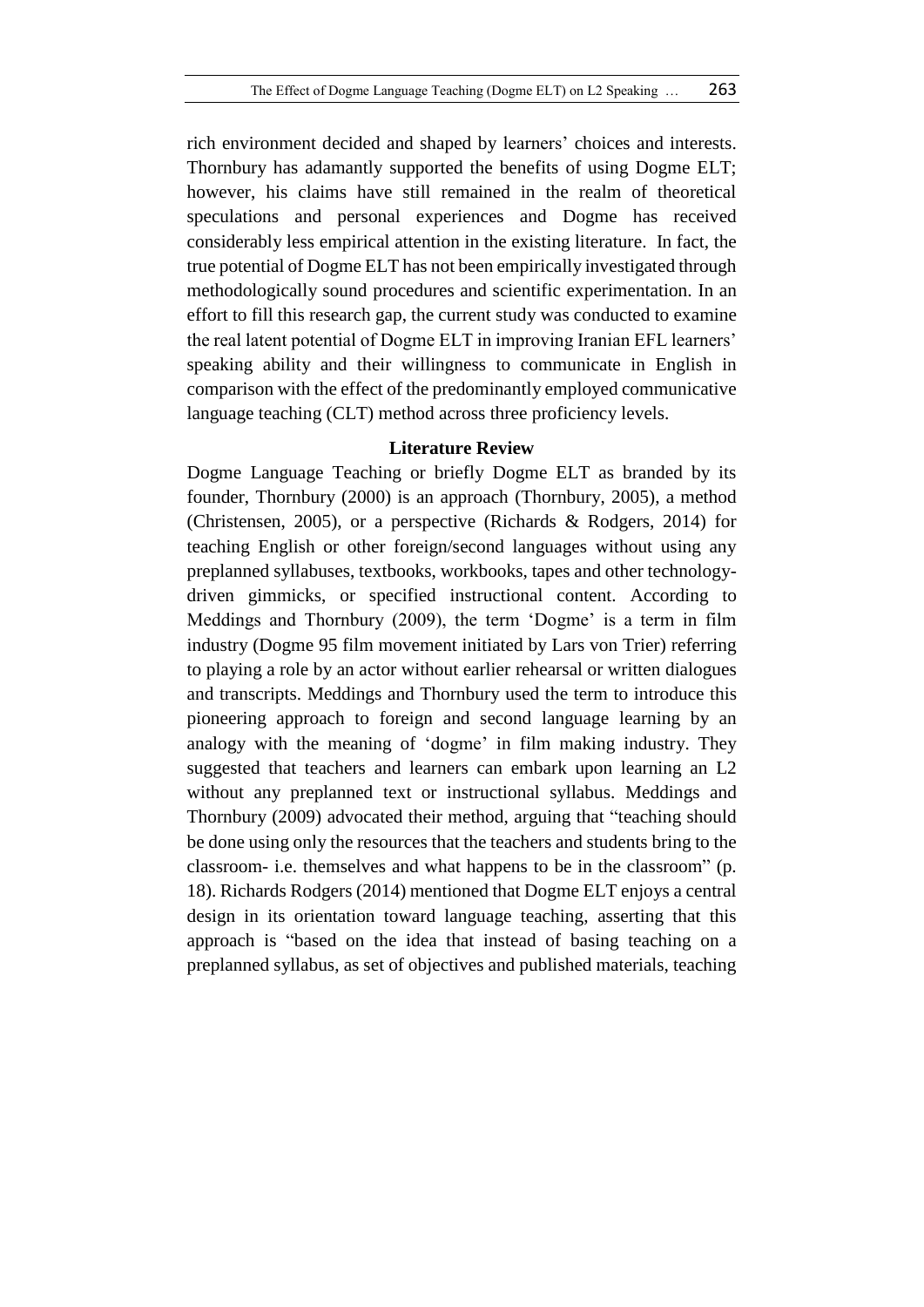is built around conversational interaction between teacher and the students themselves" (p. 371).

As Smith (2004) held, Dogme ELT is a "textbook free zone" (p. 3) that aims at returning back the main agent of the learning, i.e., the learner himself who has been driven to margins by an unnecessary multitude of printed or technological texts and files. Dogme ELT purported to make the language learning more pleasant and free the learner from the conundrum of being overburdened with agonizingly tedious materials that were externally preset. By reducing the cognitive encumbrance, Dogme seeks to recuperate the affective, social, and emotional dimensions of the learners (Thornbury & Meddings, 2001a). By adopting such antiestablishment approach toward language curriculum and specified content, Dogme method supports a more humanistic and whole person stance and pursues more educational equality in learning English or other foreign languages. Although the rejection of the published materials and new technologies has been mentioned as the peculiar advantage of Dogme by its pioneers and proponents (Meddings & Thornbury, 2002, 2033, 2009; Thornbury, 2005, 2009, 2013), the very same feature has received much criticism from its opponents (e.g. Christensen, 2005; Gill, 2000; Smith, 2004).

Thornbury (2005) has discussed ten strikingly significant attributes of his Dogme ELT as follows. First, interactivity between learners and teacher and among learners themselves which is a very functioning route of language internalization and communicative competence growth. Second, learners' total engagement in classroom events because the instructional materials are not externally imposed rather they are created by leaners. Another feature is the dialogic and social nature of language development processes that are mandatory for reconstruction of linguistic knowledge in the cognitive structure of the individual learners. Fourth, language learning evolves via scaffolded conversations under the nonthreatening role of teacher and his ubiquitous support. Besides, communicative and grammatical competences emerge from the learning processes without imposition and hurry that cause shallow and fossilized knowledge. Moreover, teacher makes diligent attempts to optimize L2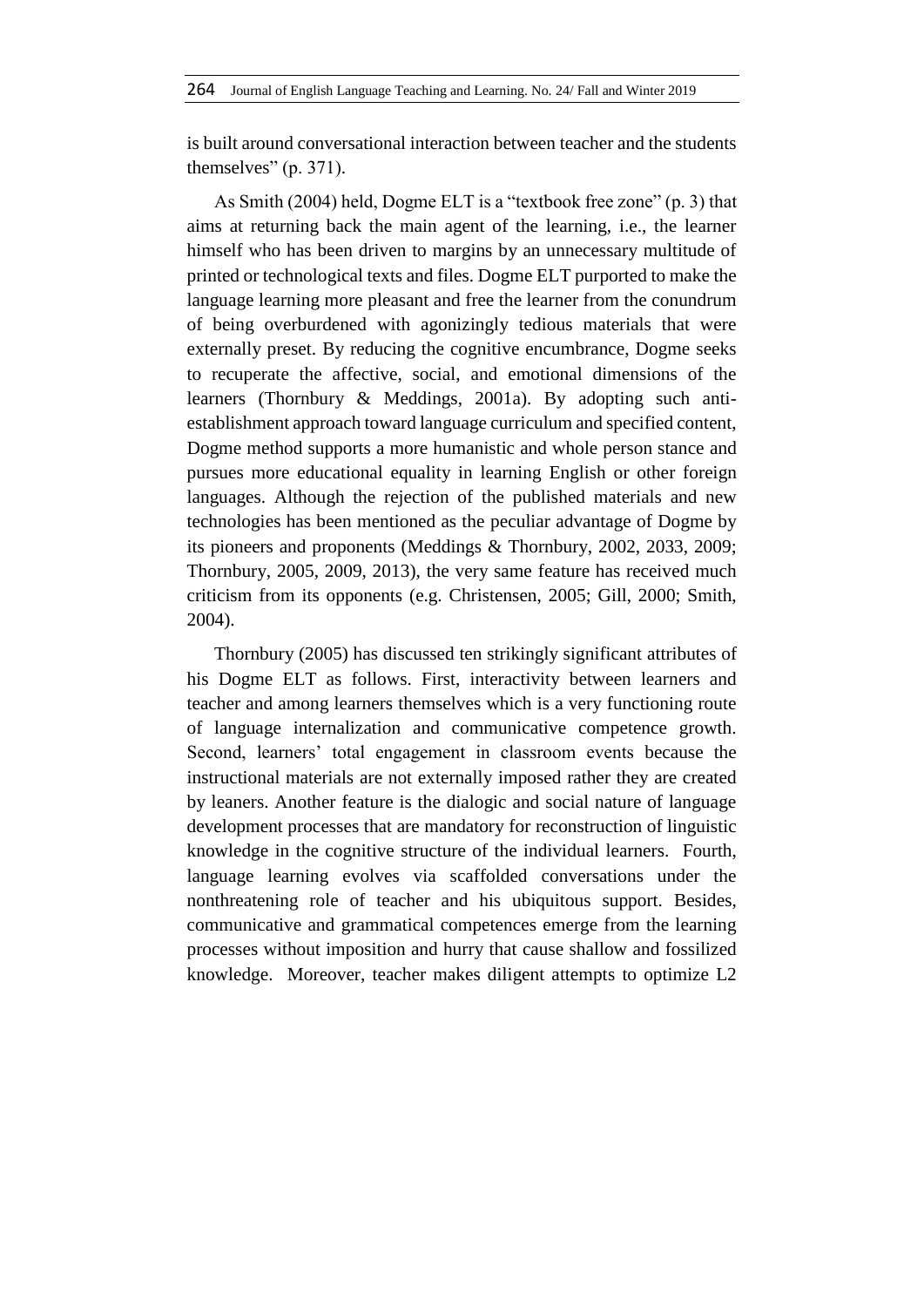development affordances by focusing students' attention to the emergent language system. Seventh, the learners' voice, attitudes, feelings and preferences are clearly heard and attended to. The three remaining features are related to the use of light materials or absence of the orthodox commercial instructional materials. These materials if used at all should empower the learners, get their attention and represent their sociocultural and ideological tendencies. The employed light materials should also have total relevance to language learners' needs and should enhance their critical faculties. As mentioned by Thornbury and Meddings (2001b), Dogme ELT does not oppose the use of materials at any costs nor does it have any anti-technology orientation, rather it prescribes these two when they do not exert an adverse influence over L2 learning in a learnercentered environment based on the mainstream classroom needs and events.

Having formulated the ten aforementioned key principles, Thornbury (2005) deduced three major percepts for his Dogme ELT methodology: conversation-driven teaching, the use of light materials, and natural emergence of L2. Dogme method emphasizes the language at suprasentential discourse level and supports language learning through ample authentic conversations and adheres to the motto that learning an L2 means conversing in it and vice versa. Through a light materials approach, Dogme method tries to be a pro-learner methodology, claiming that the use of conventionally predetermined instructional materials and technology can block true learning due to the problems such as availability, affordability, cultural bias, and digital literacy requirements though it sometimes gives the learners and instructors the choice of light materials in case these materials are needed and positively employed. The target language competence cannot be acquired; rather, it should naturally emerge itself via engaging in plentiful collaborative conversations and creative use of the target language. The teacher can facilitate the emergence of the communicative competence through rewarding learners' successful dialogues, repeating the conversations, and reflecting on/reviewing the class interactions.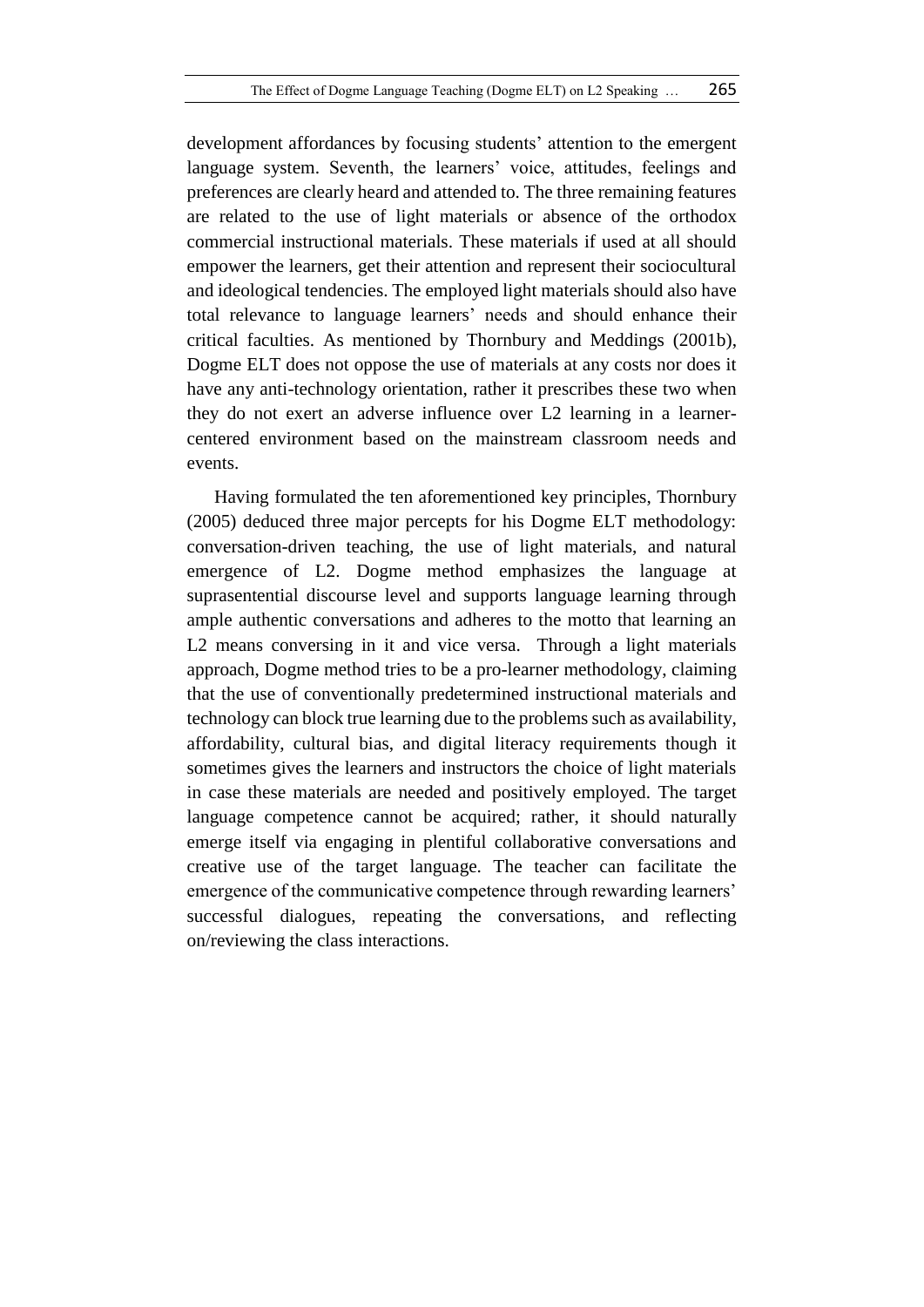Thornbury (2012) pointed out that Dogme ELT views language teaching as an experiential and holistic process through which the target L2 competence is jointly reconstructed in nonthreatening sociocultural interactions. He also considered L2 competency as an emergent process that proceeds and incrementally evolves based on the communicative needs and social requirements of the learners. Teachers and learners' joint engagement and interaction progressively shapes the content of Dogme method and the communicative abilities of the learners will emerge as a consequence. Teachers should also consider themselves as equal as the learners without insinuating any omniscient and authoritative roles for themselves. As stated by Richards Rodgers (2014), in Dogme ELT "the syllabus or language focus is not preplanned, and language and content emerge from the processes of interaction and negotiation that the teacher initiates" (p. 371). Dogme ELT, in essence, was a reaction to the dominance of course books in CLT and an attempt to refurbish its communicative dimension to its rightful place. According to Thornbury (2013), another unique characteristic of Dogme method is its compatibility with the principles of reflective teaching and macro strategies proposed by post-method condition paradigm. Albeit in the absence of any researchbased findings, he has also talked about the resemblance between his creative method and task-based language teaching (TBLT), claiming that both methods share rather similar learning principles that can lead to effective pedagogical outcomes.

Some serious criticism and concerns have been leveled against Dogme ELT, its principles, and its claims by opponents (e.g., Christensen, 2005; Gill, 2000; McIver, 2009; Online ELT Forum Report, 2005; Smith, 2004). The first sharp criticism is about the total rejection of the previously published materials and preplanned syllabuses. The abandonment of published instructional materials puts a heavy burden on teachers' shoulders that should manage the classes just by eliciting interesting and encouraging topics for conversations from their students (Smith, 2004). This topic elicitation and then the involvement of all learners in interaction to exchange their intended meanings is not an easy task. Moreover, even if learners fully cooperate with the teacher by providing their favorite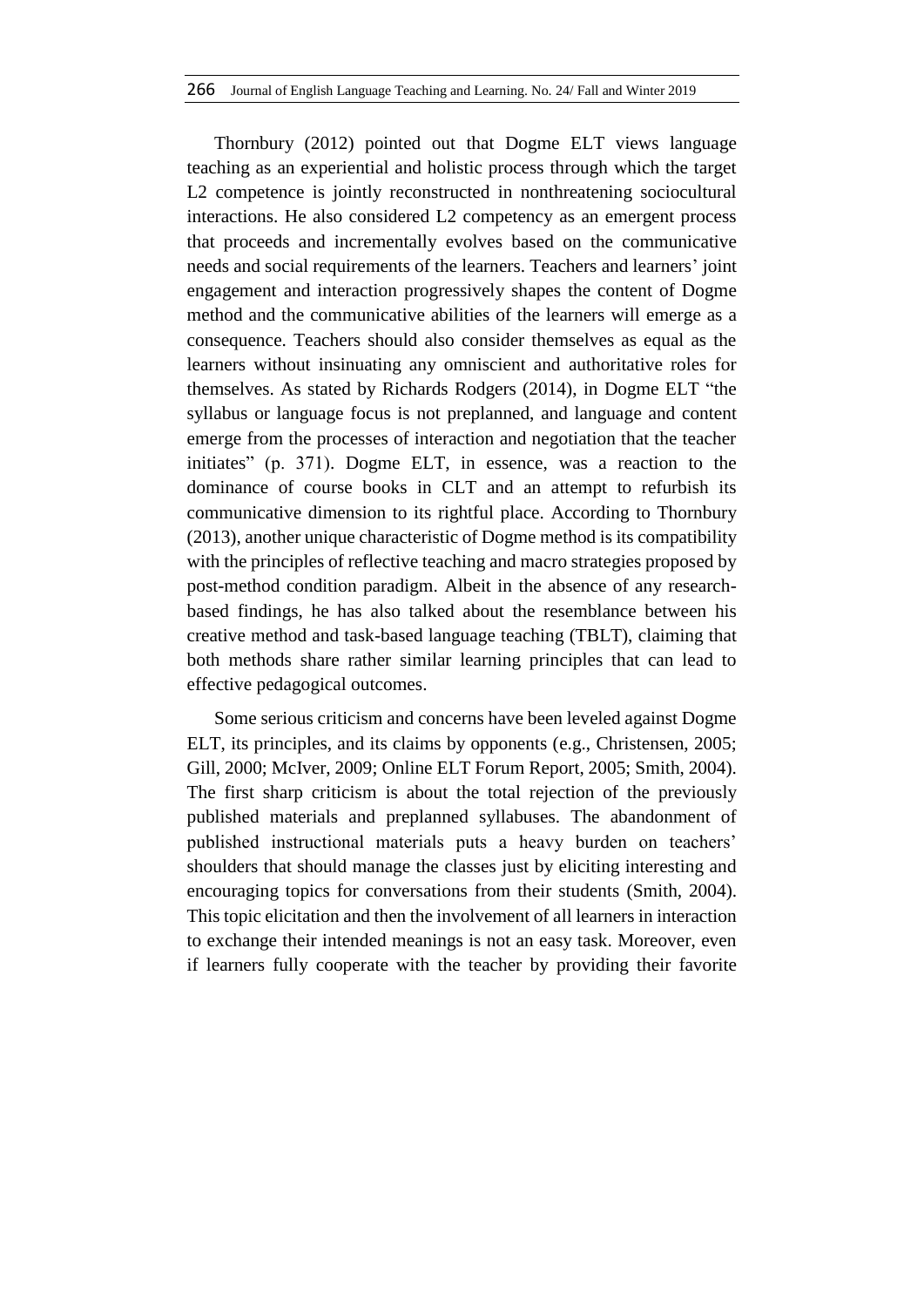topics for conversation, finding common topics equally favored by a heterogeneous amalgam of different learners with their own cognitive, affective, and socio-cultural idiosyncrasies is a perplexingly difficult if not impossible job. In addition, as maintained by Tomlinson, (2012), using published materials, well-developed syllabi, and technology-based input for learning a foreign or second language is an indispensable cornerstone and a vital prerequisite that has been amply verified nearly by all methodologies derived from the communicative approach.

As cited by Christensen (2004), the "vow of chastity" (Thornbury, 2013, p. 111) not to use materials is a misleadingly deceptive myth that should be overlooked and that L2 teachers should at least utilize light materials in their efforts to help learners internalize the target language. As declared by Richards (2010), not using written materials puts seriously dire constraints on both teachers and learners. Not following any externally preset syllabus or instructional resource is more seriously felt when dealing with L2 learners who want to take formal exams or standardized tests needed by language centers, high schools, colleges, and universities especially when these target exams have their relevant syllabi and content.

Another inadequacy of Dogme ELT is its cultural bias for it is a more appropriate for the Europeans and North Americans. As commented by Christensen (2004), its implementation in other EFL/ESL contexts, for instance in Asia and Africa, encounters myriad demanding challenges. As pointed out by McIver (2009), Dogme ELT is not easily adopted and welcomed by L2 communities in some countries with traditional presuppositions about the role of teacher, learners, syllabus, and classroom practices. Christensen (2004), for example, criticized Dogme ELT for not being totally practical and productive in Japanese EFL context partly due to its disregard for the sociocultural preconceptions of Japanese learners about the optimal L2 classrooms that primarily hinges on textbooks and syllabuses.

Moreover, it sounds logical that learners should at least be familiar with the basic grammatical rules and very high frequency words to feel themselves adequately capable and confident for taking part in conversations in English. Neither the founders of Dogme ELT such as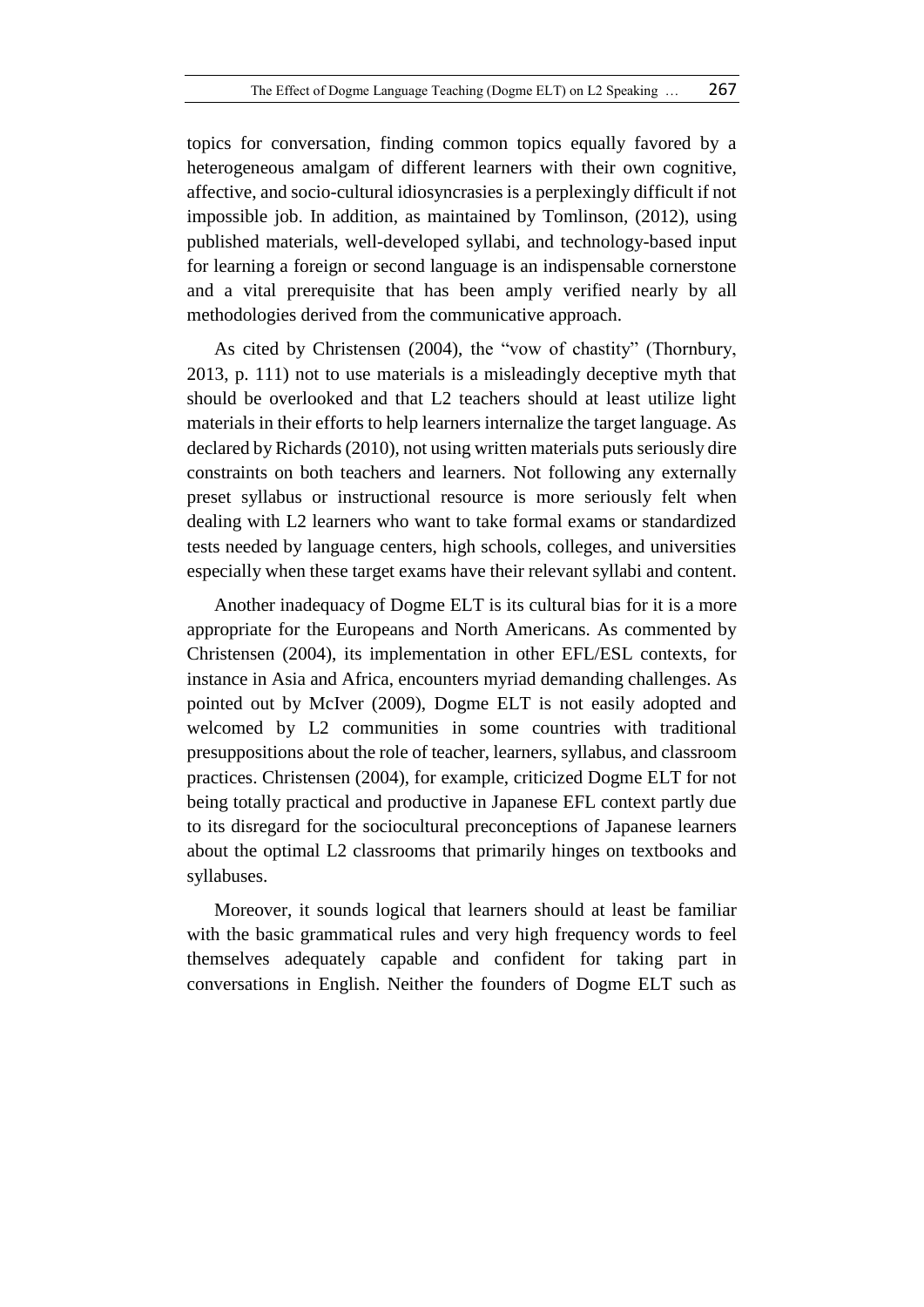Thornbury and Meddings, nor the advocates of Dogme ELT have argued about such a threshold level of the linguistic competence for those who enroll in Dogme classes. Beginner language learners including both young and adult learners may feel dumbfounded and frustrated upon arrival in Dogme ELT classrooms because starting to converse in English is easy said rather than practically done when learners are not even familiar with the alphabet and writing system of the target language especially when orthography system of their own mother tongue is radically different from that of English (McIver, 2009).

Finally, no time framework or developmental schedule have been proposed for the emergence of the communicative competence among English language learners by Dogme ELT founders and devotees. It seems unlikely that learners' communicative and conversational skills blossom very straightforwardly and naturally without employing form-focused instruction using textbooks or materials to instill the core grammatical knowledge in the mind of the learners. Previous research has indicated that without deliberate form-focused instruction, the emergent communicative competence can suffer from serious fossilized items in its grammar, vocabulary, and pragmatic aspects (see Ellis, 2008; Mithchell & Myles, 2004).

Contrary to all adamantly provided support and claims by pioneers and proponents of Dogme ELT and all skeptically mentioned criticism by its opponents, the number and scope of the empirical studies conducted by each side of the debates are handful and to the best of the researchers' knowledge, the effectiveness of Dogme ELT is an under-researched issue that needs further research. On the other hand, Thornbury (2000, 2005, 2009, 2013), Thornbury and Meddings (2001b), and other supporters of Dogme ELT have persistently claimed that their innovative method can specifically promote L2 learners' speaking ability and conversational skills and can encourage and motivate L2 learners of English to feel more willing and self-confident to talk in English. The latter claim means that Dogme ELT can give a boost to learners' willingness to communicate in English. Accordingly, the present study was launched to empirically investigate the effectiveness of Dogme ELT in comparison with its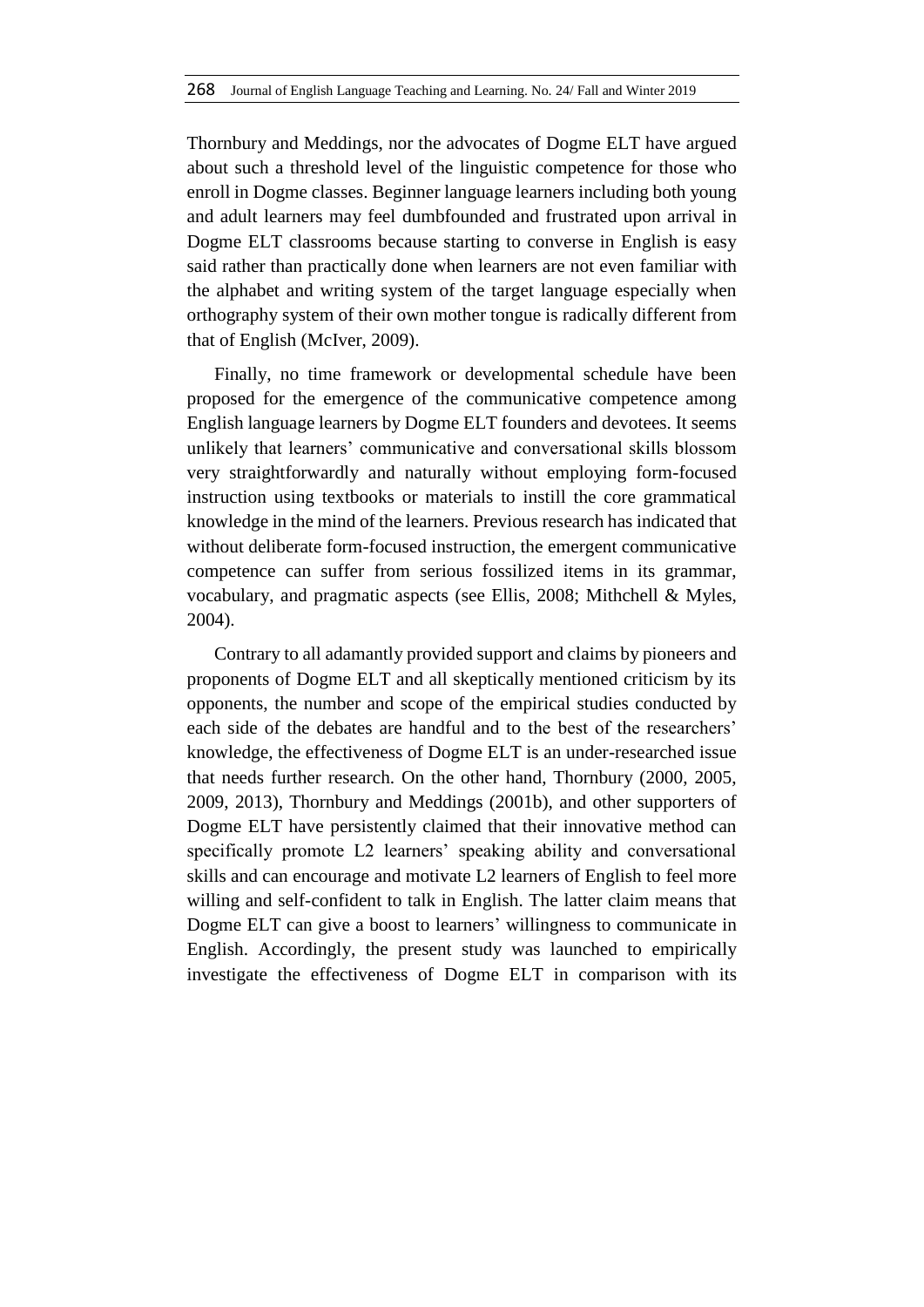mainstream predecessor and ancestor, i.e., communicative language teaching (CLT) on the Iranian EFL learners' speaking ability and willingness to communicate in English. It was also hypothesized that language proficiency could moderate the probable effect of the adopted methodologies and, as a result, it was incorporated in the current study. Furthermore, deciphering the attitudes of the participants who received Dogme ELT instruction, was of invaluable importance for the purposes of the current investigation. Considering these goals, the three research questions that guide this study are as follows:

- 1) Does Dogme Language Teaching (Dogme ELT) have any significant effect on Iranian EFL learners' speaking skill across different proficiency levels?
- 2) Does Dogme Language Teaching (Dogme ELT) have any significant effect on Iranian EFL learners' willingness to communicate (WTC) across different proficiency levels?
- 3) What Iranian EFL learners' attitudes toward the effectiveness of Dogme Language Teaching (Dogme ELT) for enhancing L2 speaking and willingness to communicate (WTC)?

### **Method**

#### **Participants**

A convenience sample of 82 students from six intact classes including two intermediate (*N=30*), two upper-intermediate (*N=27*), and two advanced level (*N=25*) classes at a private language institute in Karaj was used in this study. In each level of language proficiency, one of the classes was randomly selected as the experimental group (Dogme ELT) and the other one as the control group (CLT). However, a total of 75 of these learners ended up participating in all sessions in the quantitative phase of this study: 28 intermediate, 24 upper-intermediate, and 23 advanced level students. Experimental groups (*N=38*) included 14 intermediate, 12 upperintermediate, and 12 advanced level learners and three other intact classes comprising 13 intermediate, 13 upper-intermediate, and 11 advanced level learners, were the control groups (*N=37*). Almost all intermediate participants had completed at least 2 years of English language learning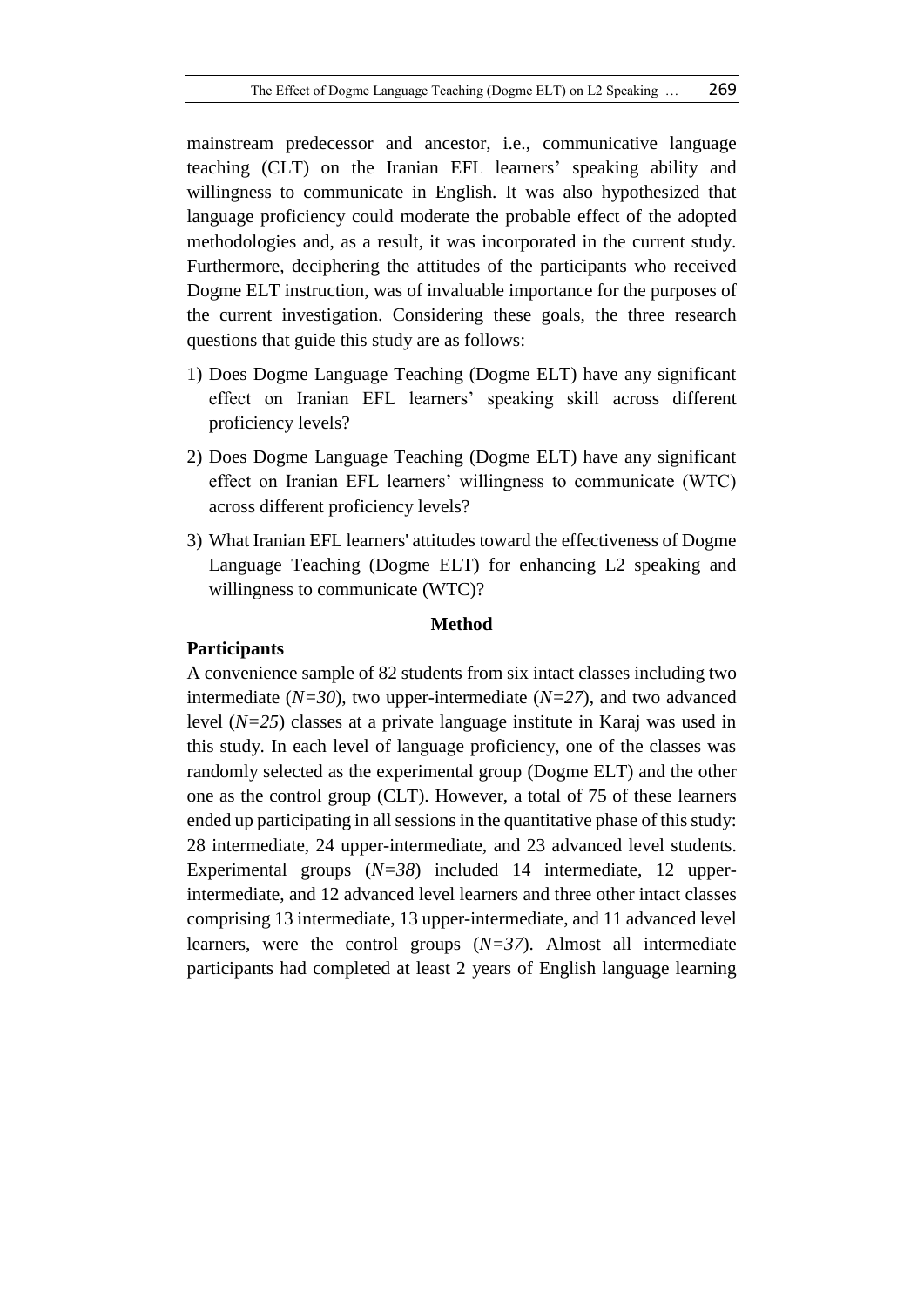based on their GPA on previous semester report cards. This language learning experience was from 3 to 5 years for the advanced participatory students. Participants' age ranged from 14 to 28 (*M=20.3, SD= 4.5*) and they were mostly high school or BA/BS university students from different study majors. The co-gender sample comprised 26 males and 49 females. Their mother tongues were mostly Persian and in a few cases Turkish and Kurdish. For the qualitative phase of the study, only participants in the experimental groups (38 learners) took part in the oral interviews after the treatment and about half of them volunteered to attend two focus-group discussions based on their own volition.

### **Instruments**

The instruments utilized in this research included a TOEFL IBT speaking section as pre- and posttest to assess L2 speaking ability, an L2 willingness to communicate (WTC) questionnaire, semi-structured oral interviews, and focus-group discussions (FGDs).

### *TOEFL IBT Speaking Test*

The TOEFL IBT speaking test includes 6 tasks that are rated from 0 to 4. Then, the total score is converted to a scaled score of 0 to 30 based on the ETS-certified guidelines by qualified TOEFL raters (suggested by EST website, 2018). The team first tasks are called independent tasks (tasks 1 and 2), the learner receives a prompt about a common topic and he should explain his opinion about it in 45 seconds. As for the second two integrated tasks (tasks 4 and 5), the participant should talk about a campus situation or academic subject matter in 60 seconds after reading the text or listening to an audio track. Tasks five and six have also an integrative nature and the student must provide his answers for the prompts after listening to an audio file in 60 seconds. The speaking section of TOEFL IBT has proven its reliability (beyond .85) based the reports of EST center. This speaking test were used twice for the purposes of the current study: once as the pretest and the other time as the posttest after the treatment. The learners' speaking performances were rated by the researchers with the help and cooperation of a qualified TOEFL rater.

# *Willingness to Communicate Questionnaire*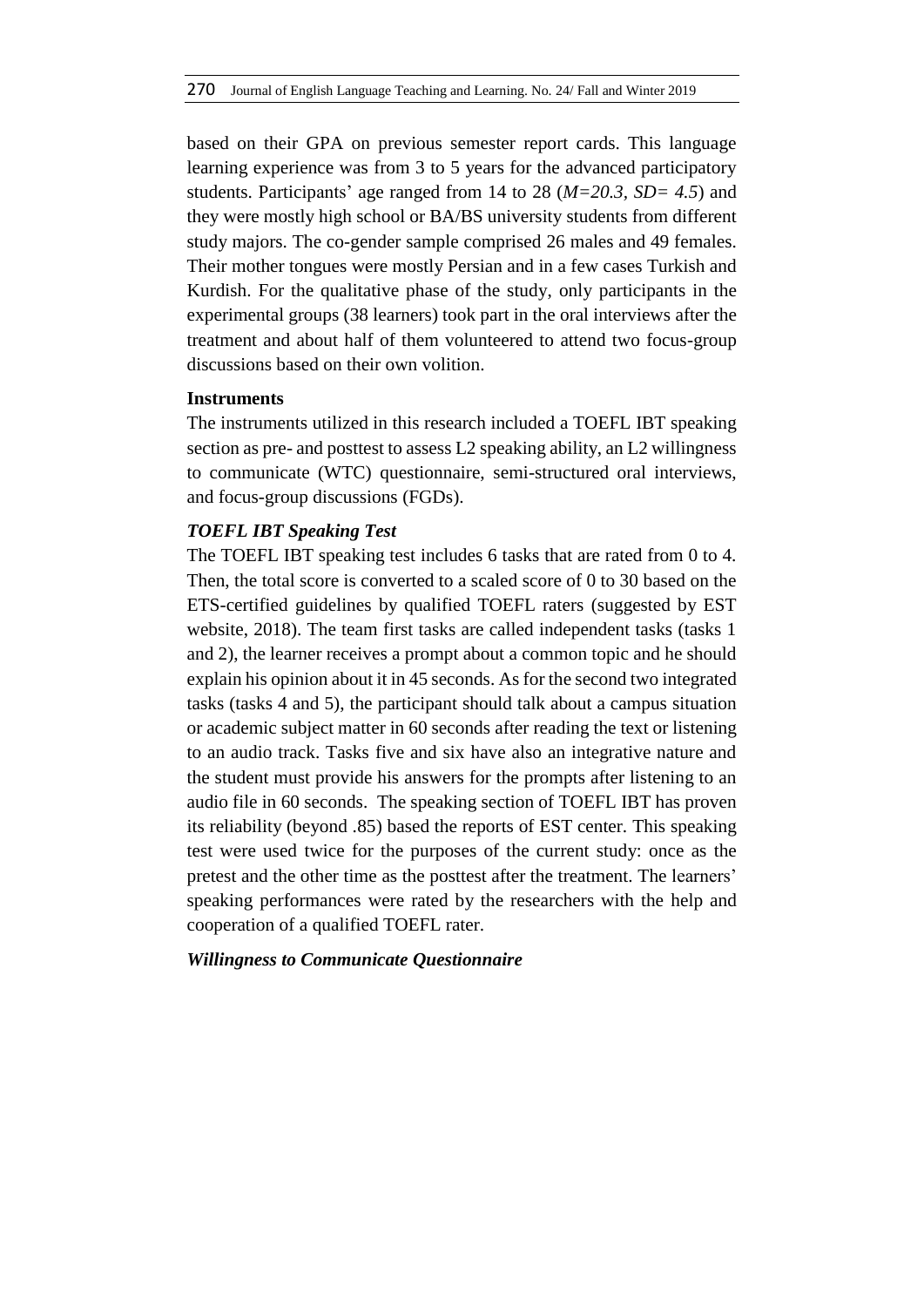The used WTC questionnaire was adapted from MacIntyre et al. (2001) and sought to elicit EFL learners' attitudes and feelings about their willingness to communicate in English by choosing the time frequency they tend to speak in English in 27 real world situations. To answer the 27 items on the questionnaire, learners could choose on a 5-point Likert scale (from  $1=$  Almost never willing to  $5=$  Almost always willing). But, since this questionnaire was originally developed for second language learners of English (ESL), some modifications were added and the questionnaire was piloted with a group of 28 EFL learners at the aforementioned language Institute. As a result of the pilot study and the following data analysis, three items of the questionnaire were deemed to be either poor or irrelevant for the participatory EFL students and hence they were deleted. The Cronbach's alpha reliability index for the modified questionnaire including 24 items turned out to be .93. It took from 15 to 20 minutes for the learners to complete the questionnaire that was used both as a pretest and a posttest to gauge Iranian EFL learners' willingness to communicate in English as a foreign language.

# *Semi-structured Oral Interview*

The semi-structured oral interview procedure was applied for taping into the participants' attitudes about the effectiveness, usefulness, advantages, disadvantages, and their desire to continue their English language learning using Dogme ELT. After the treatments, learners in three classes that received the Dogme ELT instruction were orally interviewed by one of the researchers and their answers were audio-recorded. The length of these oral interviews varied from 10 minutes to half an hour on the basis of the participants' own volition and to the point that their cooperation was informative.

# *Focus Group Discussion (FGD)*

In addition to the oral interview, focus group discussions were also utilized by the researchers to obtain more insightful qualitative inquiry into the learners' attitudes toward Dogme ELT and its merits and the merits. According to Andrew and Jonathan (2006), FGD is a reliable quantitative data inquiry instrument that helps the researchers to better delve into participants' attitudes, feelings, and thoughts in a more nonthreatening and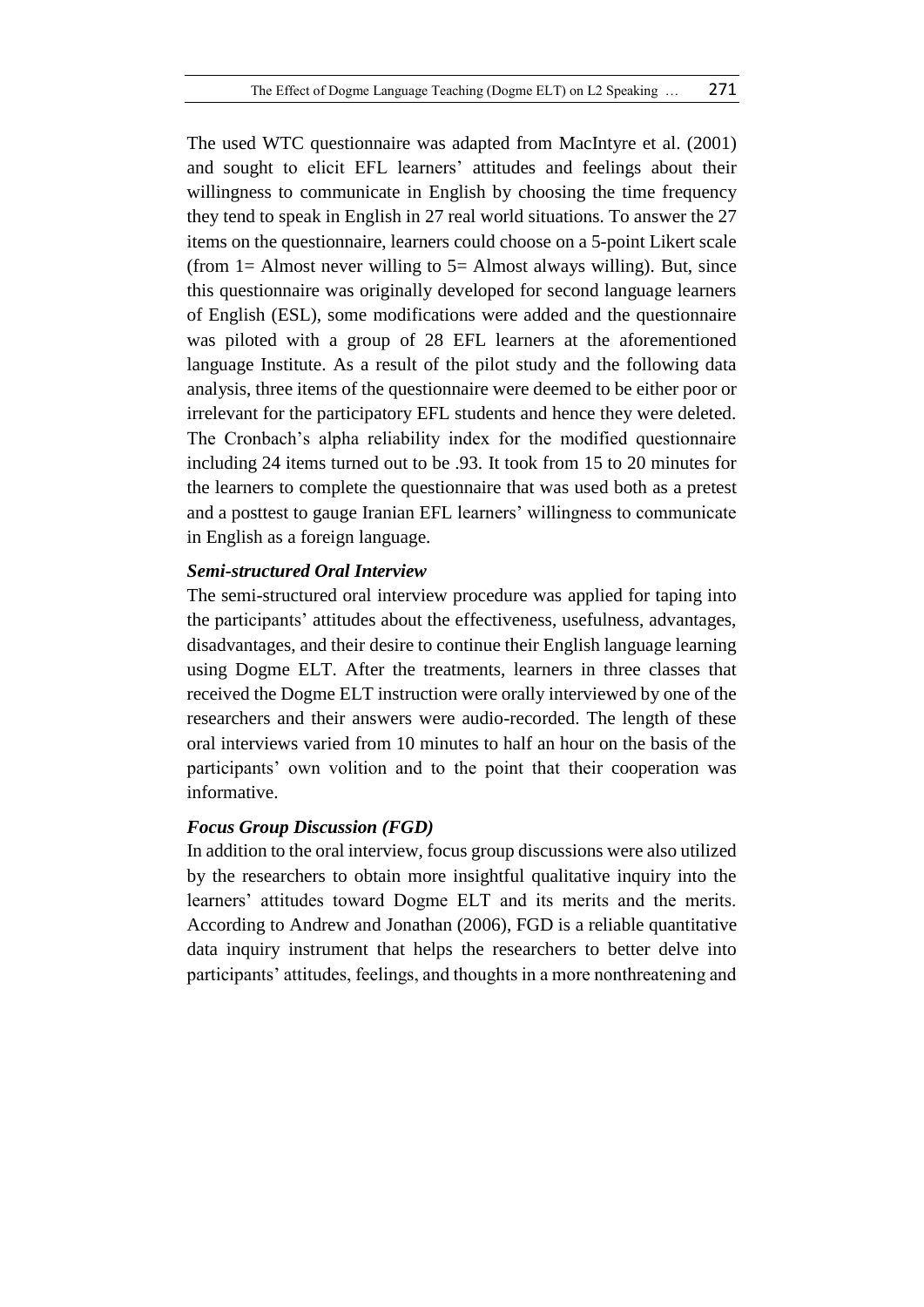friendly environment with the cooperation of other participants and detached form the tensions of attending individual oral interviews. Focus group discussion (FGD) have demonstrated their efficiency, reliability, and validity in qualitative research (see Nyumba, Wilson, Derrick, & Mukherjee, 2018). One of the researchers was the manager of the FGDs and acted as the facilitator and assistant during the two focus group discussions each lasting about 1.5 hour. The purpose of these focus group discussions was to complement the qualitative data gathered through oral interviews in a relaxed atmosphere that participants could retrospectively reflect about their learning experience and had much more time to ponder upon different facets of the implemented methodology and how much learners could gain form the treatment. Almost all of the participants were present in these focus group discussions that were held just for their proficiency level class. It is worth mentioning that these two sessions were both audio-recorded and filmed for each of the intermediate, upperintermediate and advanced level classes.

# **Data Collection Procedure**

A total of 75 EFL learners from six intact classes including two intermediates, two upper-intermediated, and two advanced proficiency level classes who enrolled in a private language institute in Karaj were the participants of the study. One class from each level was randomly selected as the three experimental groups who received Dogme ELT instruction and other three groups served as the CLT groups (control groups). Then, IBT TOEFL test of speaking and the WTC questionnaire were given to leaners to gage their initial speaking ability and their willingness to communicate in English at the outset and prior to the treatments. The Dogme ELT and CLT were implemented to the related groups for two successive educational semesters including thirty 1.5-hour sessions. Afterwards, the IBT TOEFL speaking test and WTC questionnaire were administered again as the post treatment measures. This larger experimental and quantitative phase of the study was followed by a smaller qualitative phase during which participants in the Dogme ELT groups were orally interviewed by the researchers and finally the learners took part in two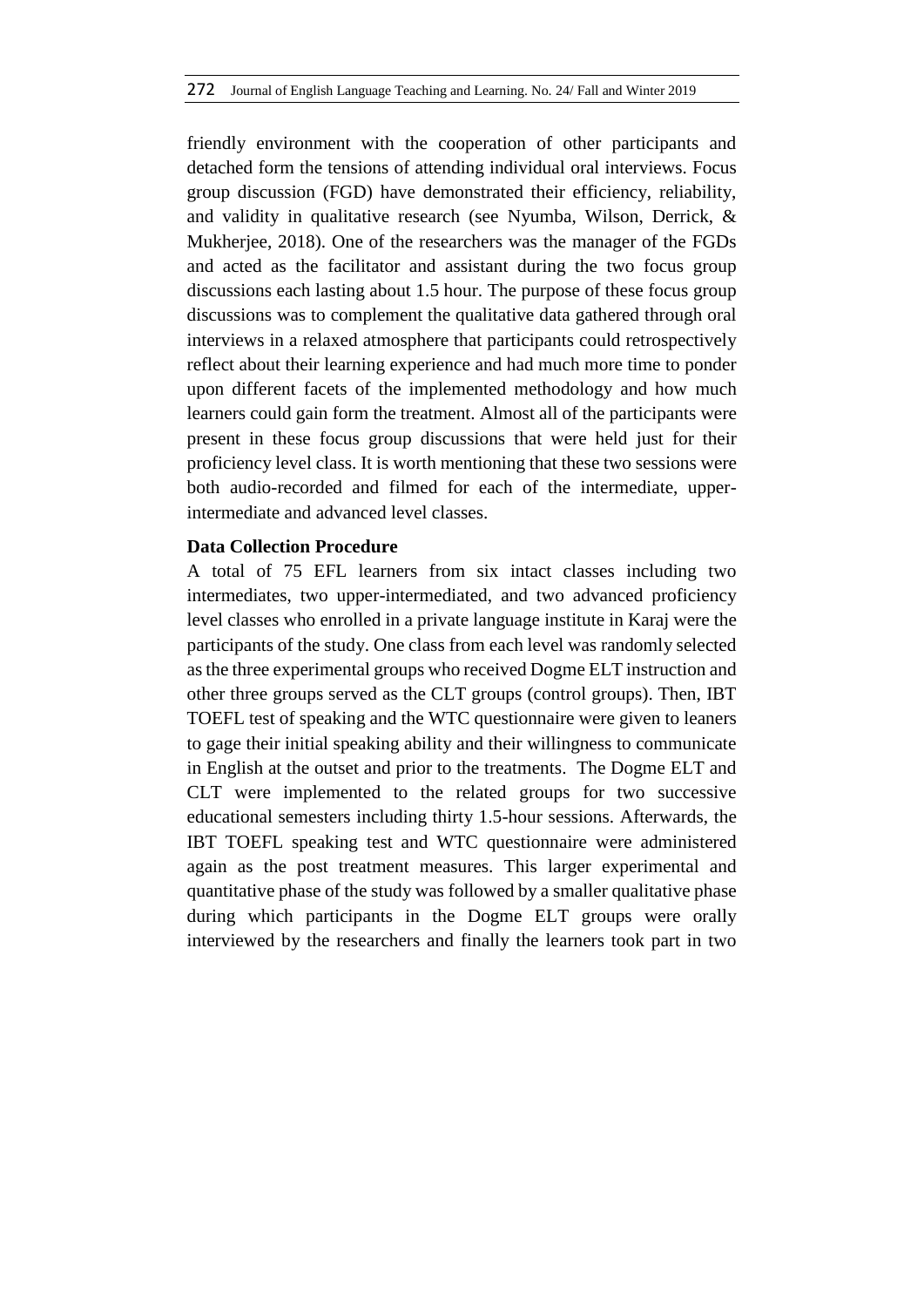succeeding focus group discussions (FGDs) to retrospectively express their attitudes about the quality of the treatment they received.

# **Research Design**

The present research has a sequential explanatory mixed-method design including a larger quantitative phase followed by a smaller qualitative phase as outlined by Creswell (2014). The quantitative data were gathered through an IBT TOEFL speaking test and a WTC questionnaire. During the successive smaller qualitative phase, most students in the Dogme ELT groups were orally interviewed and participated in the focus group discussions. It should be noted that no explicit theoretical lens influenced the experimentation and data collection procedure in this study. The ultimate data triangulation and interpretation of the study findings were done through using both types of data analyses. The following figure can provide a vivid schematic pichture of the used research design:



Figure 1. Sequential Explanatory Mixed Method Design (Adapted from Creswell, 2014)

# **Data Analysis**

A 2 by 3 between groups analysis of covariance (ANCOVA) was applied twice to answer the first and second research questions based on the data gathered in the first quantitative phase of the study. MAXQDA qualitative software (2018 version) was utilized for ranscribing, coding, and sorting the oral interviewes and focus group discussions. MAXQDA has proven its effectiveness and strength by some qualitative researchers (e.g.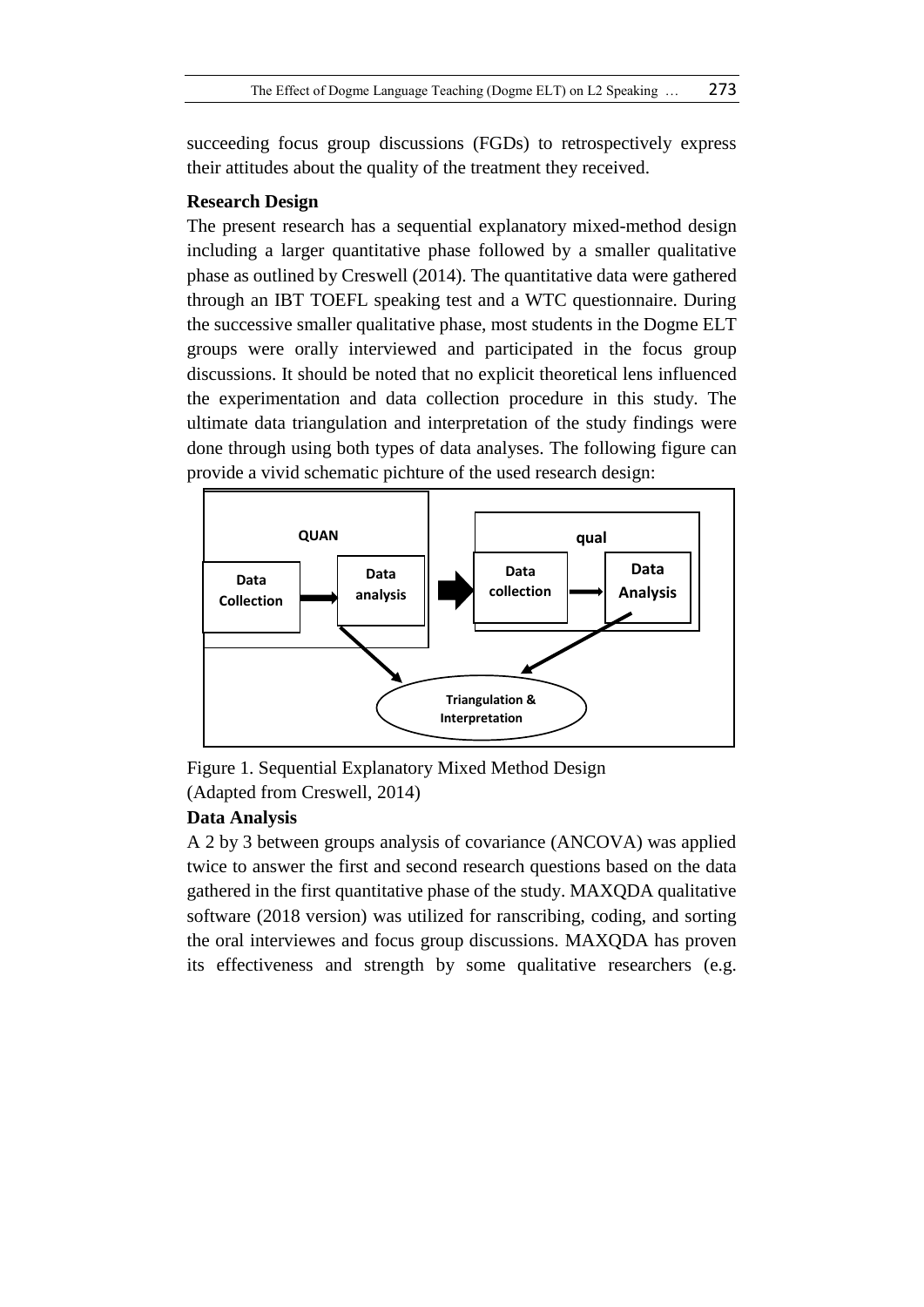Creswell, 2014; Denzin & Lincoln, 2013). MAXQDA can take input in various formats including text and audio files and is capable of sorting, analyzing, writing, editing, and coding the data based on content similarities and predefined themes. Afterwards, qualitative descriptions/interpretations and descriptive statistics including mean, frequency, and percentage were employed for qualitative data analysis; nonetheless, the final conclusions were based on the joint quantitative and qualitative data analyses and interpretations.

# **Results and Discussion**

# **Quantitative Results**

The first research question aimed to examine the effect of Dogme ELT and CLT on L2 speaking improvement. Descriptive statistics for the performance of the participants on the speaking posttest are displayed in the following table:

# **Table 1**

| 1 UNIV 1<br>Descriptive Statistics for the Learners' Posttest Speaking Scores |                    |       |       |    |  |  |  |  |
|-------------------------------------------------------------------------------|--------------------|-------|-------|----|--|--|--|--|
| <b>Std. Deviation</b><br>Proficiency Level<br>Mean<br>N<br>Groups             |                    |       |       |    |  |  |  |  |
| Dogme ELT                                                                     | Intermediate       | 15.57 | 2.065 | 14 |  |  |  |  |
|                                                                               | Upper-intermediate | 23.42 | 2.610 | 12 |  |  |  |  |
|                                                                               | Advanced           | 28.50 | 1.567 | 12 |  |  |  |  |
|                                                                               | Total              | 22.13 | 5.850 | 38 |  |  |  |  |
| <b>CLT</b>                                                                    | Intermediate       | 17.15 | 2.035 | 13 |  |  |  |  |
|                                                                               | Upper-intermediate | 23.23 | 2.488 | 13 |  |  |  |  |
|                                                                               | Advanced           | 25.36 | 1.690 | 11 |  |  |  |  |
|                                                                               | Total              | 21.73 | 4.080 | 37 |  |  |  |  |
| Total                                                                         | Intermediate       | 16.33 | 2.166 | 27 |  |  |  |  |
|                                                                               | Upper-intermediate | 23.32 | 2.495 | 25 |  |  |  |  |
|                                                                               | Advanced           | 27.00 | 2.256 | 23 |  |  |  |  |

The mean score for intermediate learners in the CLT group is larger than the Dogme group and the upper-intermediate groups have rather the same mean scores; however, the advanced leaners in Dogme group show a larger mean score compared with their counterparts in the CLT group.

Total 21.93 5.025 75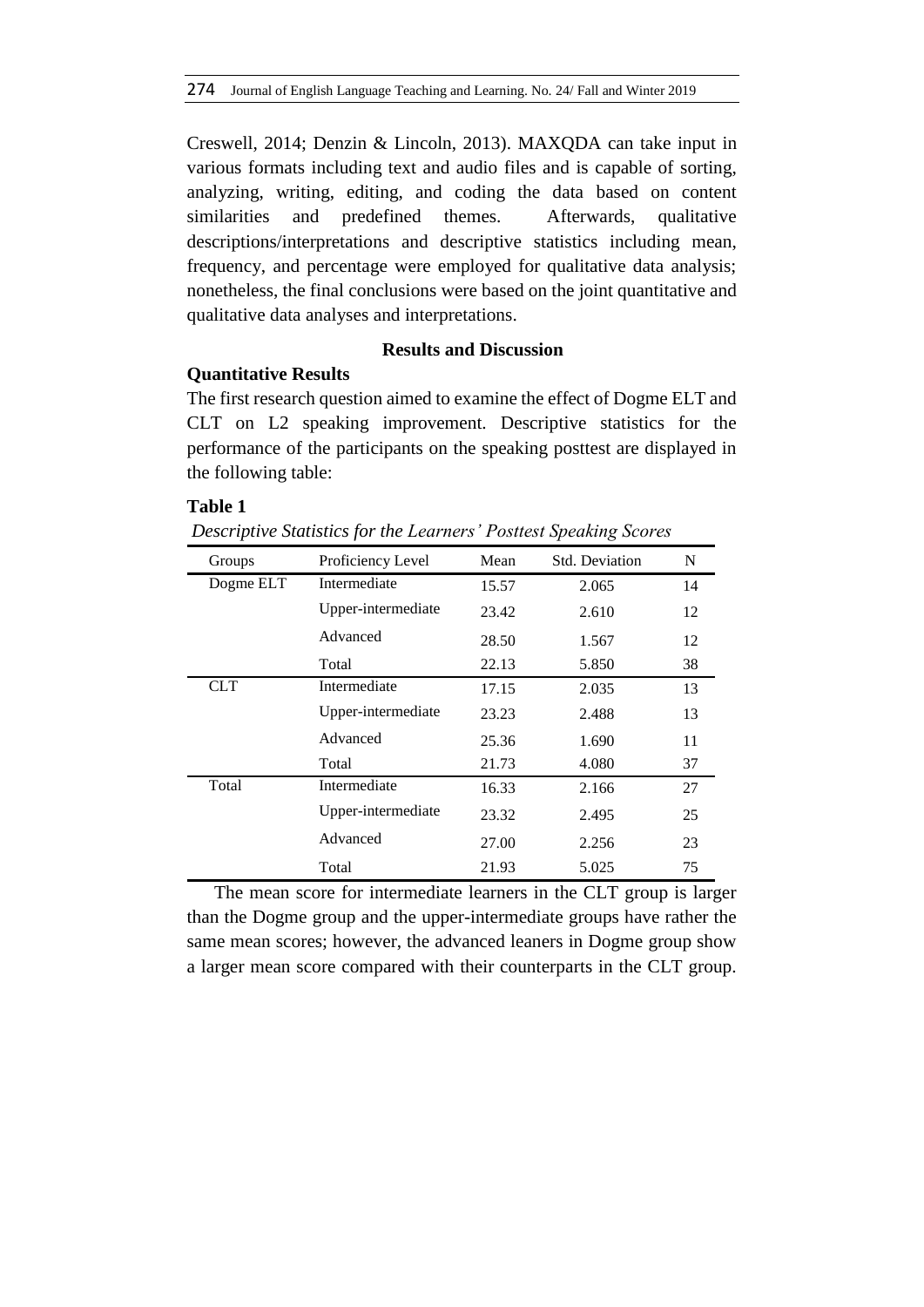A 2 by 3 between-groups analysis of covariance (ANCOVA) was employed to evaluate the effectiveness of Dogme and ELT methods in enhancing Iranian EFL learners' speaking across three proficiency levels while controlling for their initial speaking ability differences as the involved covariate. Preliminary checks were carried out to examine that the assumptions of normality, linearity, homogeneity of variances, homogeneity of regression slopes, and reliable measurement of the covariate prior to the treatments were not violated. All these requirements were met and no meddlesome violations was observed. The results of the applied two-way ANCOVA are presented in Table 2:

# **Table 2**

| $\check{ }$                     | Type III Sum          |    | Mean    |          |      | Partial Eta |
|---------------------------------|-----------------------|----|---------|----------|------|-------------|
| Source                          | of Squares            | df | Square  | F        | Sig. | Squared     |
| Corrected Model                 | 1855.998 <sup>a</sup> | 6  | 309.333 | 1660.399 | .000 | .993        |
| Intercept                       | 16.790                | 1  | 16.790  | 90.121   | .000 | .570        |
| <b>Speaking Pretest</b>         | 297.222               | 1  | 297.222 | 1595.393 | .000 | .859        |
| Groups                          | 2.537                 | 1  | 2.537   | 13.620   | .000 | .167        |
| Proficiency Level               | 2.744                 | 2  | 1.372   | 7.364    | .001 | .178        |
| Groups $*$<br>Proficiency Level | 92.982                | 2  | 46.491  | 249.549  | .000 | .880        |
| Error                           | 12.668                | 68 | .186    |          |      |             |
| Total                           | 37949.000             | 75 |         |          |      |             |
| <b>Corrected Total</b>          | 1868.667              | 74 |         |          |      |             |

*Tests of Between-Subjects Effects for the Dogme and CLT Groups' Speaking*

a. R Squared = .993 (Adjusted R Squared = .993)

After adjusting for the pretest scores that were determined via a TOEFL IBT speaking pretest, a significant interaction effect  $(F (2, 68) =$ 249.549,  $p<0.05$ ) was found between the method used and the language proficiency level with a large effect size (partial  $\eta^2 = .88$ ). Both of the main effects were statistically significant as well (method:  $F(1,68) = 13.620, p <$ .05, partial  $\eta^2 = .16$ ; proficiency level: *F* (1, 68) = 7.364, *p* < .05, partial  $\eta^2$ = .17). The covariate could also significantly account for 85.9 percent of the variation of posttest speaking scores (F  $(2,68) = 1595.393$ , p <.05,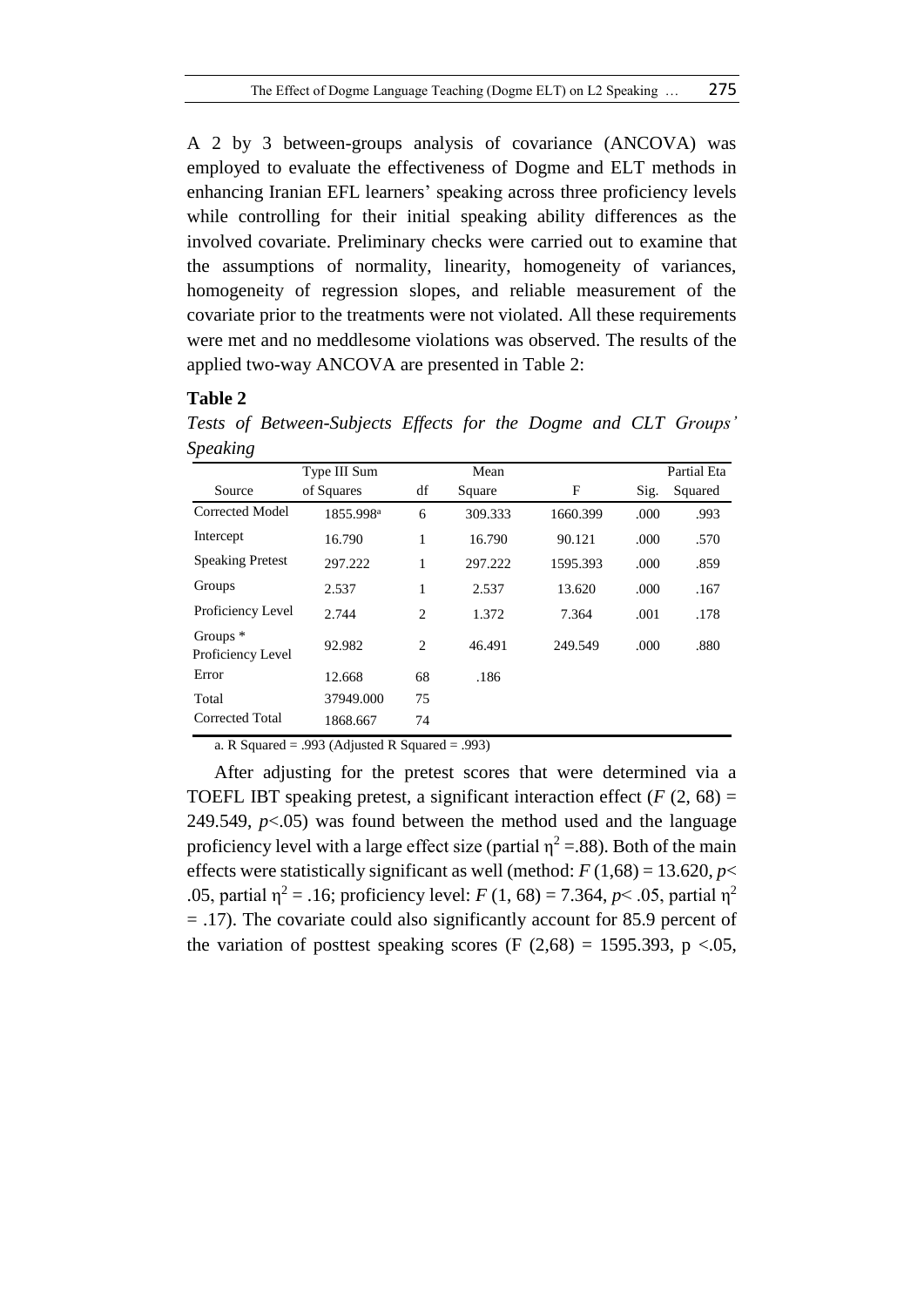partial  $\eta^2$  = .859). The next table presents the estimated marginal means whilst removing the effect of the covariate:

# **Table 3**

*Estimated Marginal Means for the Dogme and CLT Groups' Posttest Speaking Scores*

|       |                          |        |            | 95% Confidence Interval |              |
|-------|--------------------------|--------|------------|-------------------------|--------------|
|       |                          |        |            | Lower                   | Upper        |
|       | Groups Proficiency Level | Mean   | Std. Error | Bound                   | <b>Bound</b> |
| Dogme | Intermediate             | 20.369 | .167       | 20.036                  | 20.701       |
| ELT   | Upper-intermediate       | 21.925 | .130       | 21.665                  | 22.184       |
|       | Advanced                 | 24.115 | .166       | 23.783                  | 24.446       |
| CLT   | Intermediate             | 22.477 | .179       | 22.119                  | 22.834       |
|       | Upper-intermediate       | 22.058 | .123       | 21.812                  | 22.304       |
|       | Advanced                 | 20.765 | .174       | 20.419                  | 21.112       |

Generally, the same patterns reported for the means of the posttest scores are observed here. In order to locate the exact differences, simple main effects or interaction contrasts can be calculated and reported; nevertheless, most statisticians have advocated the dependability of using simple main effects (e.g. Faraway, 2015; Jaccard, 1998; Keppel & Wickens, 2004; Kinnear & Gray, 2010; Maxwell & Delaney, 2004). Therefore, simple main effects were calculated using the estimated marginal means as summarized in the table below.

### **Table 4**

*Simple Main Effects for the Dogme and CLT Groups' Speaking Scores*

| Mean 1: Dogme ELT  | Mean 2: CLT  | t, p        | d <sup>2</sup> | Explanation         |
|--------------------|--------------|-------------|----------------|---------------------|
| Intermediate       | Intermediate | $t(25)=$    | .86            | large/significant   |
|                    |              | 8.6216,     |                |                     |
|                    |              | $p=.000$    |                |                     |
| Upper-intermediate | Upper-       | $t(23)=$    | .15            | small/insignificant |
|                    | Intermediate | 0.7436,     |                |                     |
|                    |              | $p = 0.464$ |                |                     |
| Advanced           | Advanced     | $t(21)=$    | .94            | large/significant   |
|                    |              | 13.9326,    |                |                     |
|                    |              | $p=.000$    |                |                     |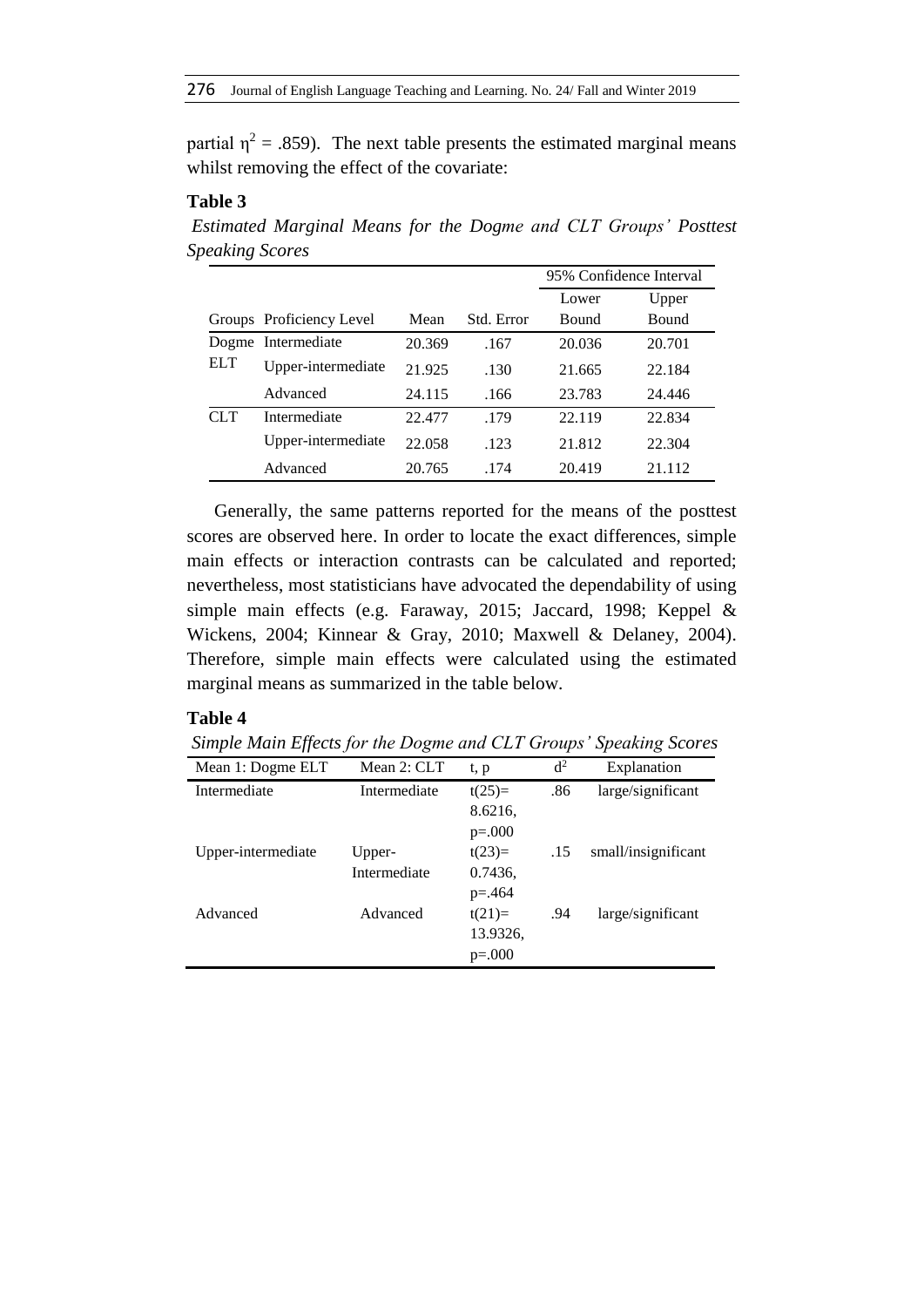As deciphered from the two earlier tables, it can be decided that intermediate learners who received CLT treatment significantly did better on the IBT TOEFL test in comparison with those learners who attended the Dogme ELT classes  $(t(23)= 8.621, p< .05, d^2=.86)$ . The two used methods had rather the same effect on upper-intermediate learners' speaking improvement without any differential significance influence  $(t(23)= .743, p> .05, d<sup>2</sup>=15)$ ; however, Dogme ELT could significantly improve advanced learners' speaking competence compared with CLT(t(23)= 13.9326, p < .05,  $d^2$ =.94).

The second research question targeted the comparative effectiveness of Dogme ELT and CLT on EFL learners' willingness to communicate. Table 5 encompasses the descriptive statistics for participants' performance on the WTC questionnaire.

#### **Table 5**

*Descriptive Statistics for the Learners' WTC Posttest Scores*

| Groups     | Proficiency Level  | Mean  | Std. Deviation | N  |
|------------|--------------------|-------|----------------|----|
| Dogme ELT  | Intermediate       | 63.14 | 7.594          | 14 |
|            | Upper-intermediate | 65.58 | 4.660          | 12 |
|            | Advanced           | 70.08 | 6.748          | 12 |
|            | Total              | 66.11 | 6.986          | 38 |
| <b>CLT</b> | Intermediate       | 64.77 | 6.521          | 13 |
|            | Upper-intermediate | 65.77 | 3.563          | 13 |
|            | Advanced           | 68.91 | 6.877          | 11 |
|            | Total              | 66.35 | 5.879          | 37 |
| Total      | Intermediate       | 63.93 | 7.011          | 27 |
|            | Upper-intermediate | 65.68 | 4.039          | 25 |
|            | Advanced           | 69.52 | 6.680          | 23 |
|            | Total              | 66.23 | 6.421          | 75 |

As shown in the table, the mean scores for WTC performances of learners are greater for the advanced learners in the Dogme; whereas, intermediate and upper-intermediate students in the CLT group outdid their counterparts in the Dogme group. After checking the required assumptions and verifying their availability, another 2 by 3 between-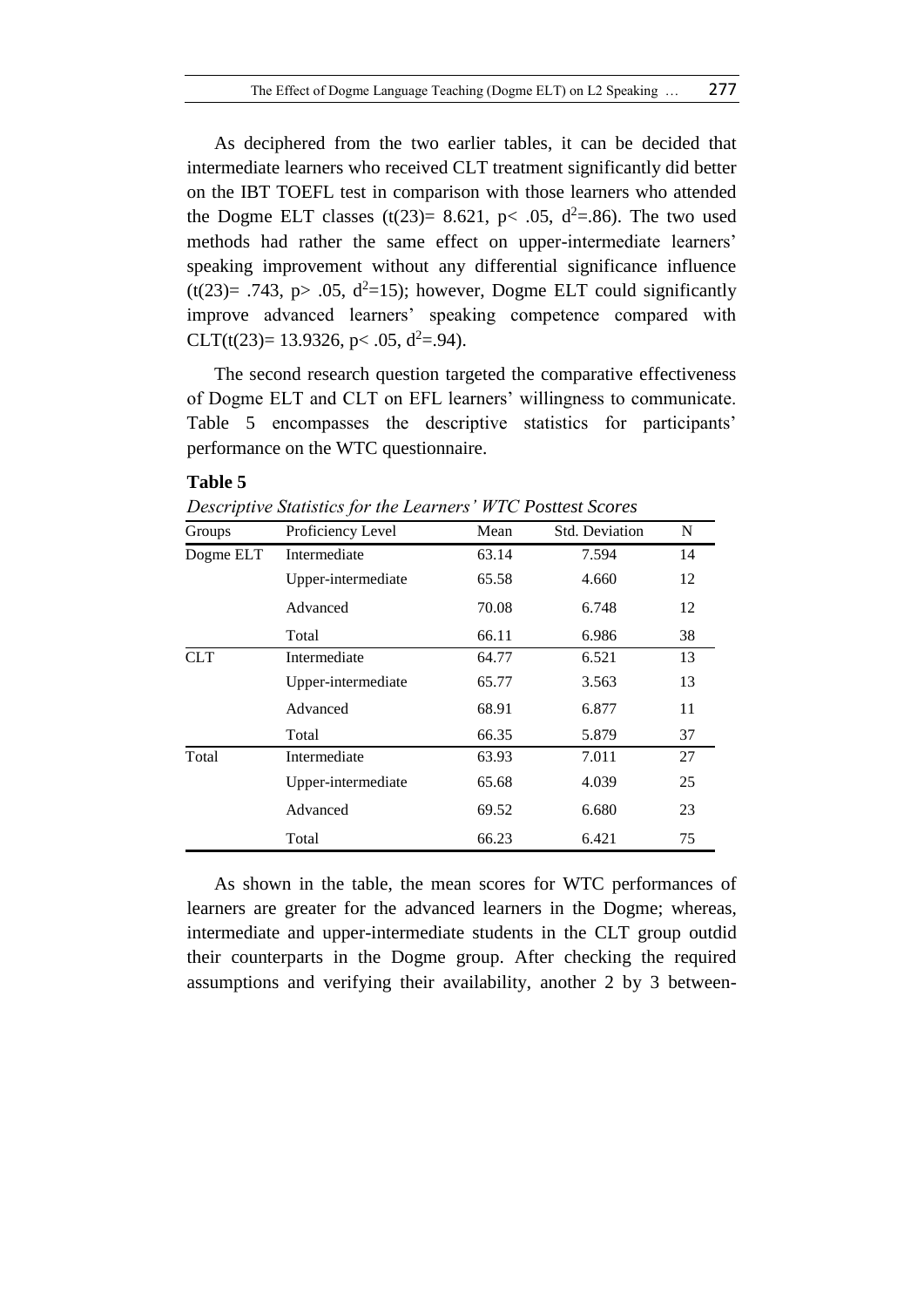groups ANCOVA was applied to investigate the effect of Dogme and CLT on L2 learners' WTC scores across three proficiency levels. See Table 6 below.

### **Table 6**

*Tests of Between-Subjects Effects for the Dogme and CLT Groups' WTC Scores*

|                     | Type III Sum |                |             |          |      | Partial Eta |
|---------------------|--------------|----------------|-------------|----------|------|-------------|
| Source              | of Squares   | df             | Mean Square | F        | Sig. | Squared     |
| Corrected           | 2940.811a    | 6              | 4           | 302.072  | .000 | .964        |
| Model               |              |                |             |          |      |             |
|                     |              |                | 90.135      |          |      |             |
| Intercept           | 64.748       | 1              | 64.748      | 39.904   | .000 | .370        |
| WTC pretest         | 2514.737     | 1              | 2514.737    | 1549.839 | .000 | .858        |
| Groups              | 49.092       | 1              | 49.092      | 30.255   | .000 | .308        |
| Proficiency         | 532.554      | $\overline{2}$ | 266.277     | 164.107  | .000 | .828        |
| Level               |              |                |             |          |      |             |
| Groups <sup>*</sup> | 153.346      | 2              | 76.673      | 47.254   | .000 | .582        |
| Proficiency         |              |                |             |          |      |             |
| Level               |              |                |             |          |      |             |
| Error               | 110.335      | 68             | 1.623       |          |      |             |
| Total               | 331999.000   | 75             |             |          |      |             |
| Corrected Total     | 3051.147     | 74             |             |          |      |             |

a. R Squared = .964 (Adjusted R Squared = .961)

A significant interaction effect existed between groups and proficiency level  $(F (2, 68) = 47.254, p < .05)$  after purging the effect of the covariate (WTC pretest scores) with a rather large partial  $\eta^2 = .582$ . Both proficiency level  $(F (2, 68) = 164.107, p < .05$ , partial  $\eta^2 = .828$ ) and group, i.e., methodology type, (F (2,68) = 30.255, p<.05, partial  $\eta^2$  = .308) were significant contributors to the participants' WTC scores after receiving the treatments. Furthermore, learners' performance on the WTC before the treatments could significantly explain about 80 percent of the variance in the WTC posttest scores (*F* (1, 68) = 1549.839,  $p$  < .05, partial  $\eta^2$  = .858). The estimated marginal means for the study groups' WTC posttest scores from various proficiency levels were calculated after detaching the effect of the covariate as reported in Table 7.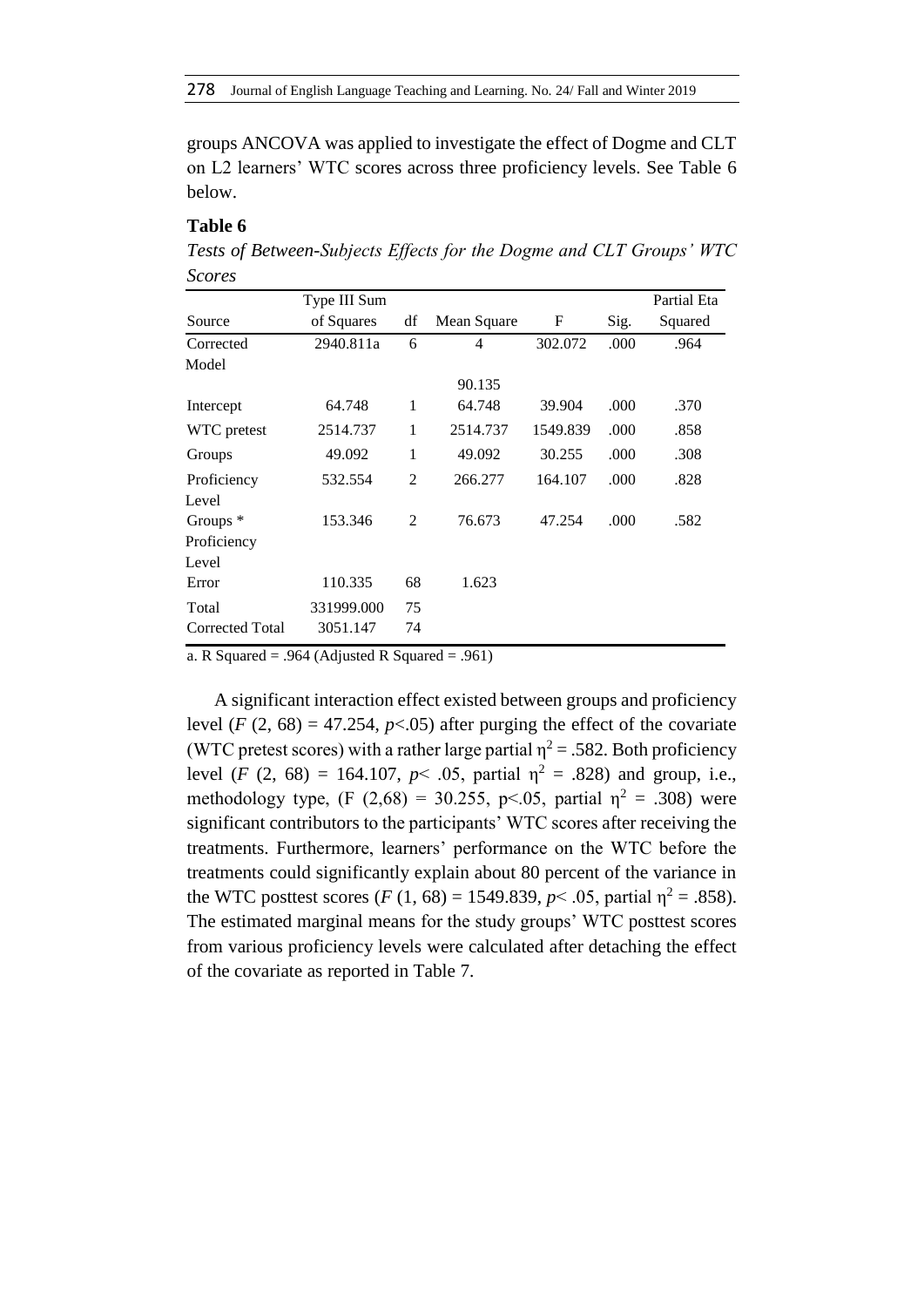| 23 minuted marginul means for the Dogme and CET Groups Toshest 11TC Scores |                                  |        |       |                         |        |  |
|----------------------------------------------------------------------------|----------------------------------|--------|-------|-------------------------|--------|--|
|                                                                            |                                  |        |       | 95% Confidence Interval |        |  |
|                                                                            |                                  |        | Std.  | Lower                   | Upper  |  |
| Groups                                                                     | Proficiency Level                | Mean   | Error | Bound                   | Bound  |  |
|                                                                            | Dogme ELT Intermediate           | 63.723 | -341  | 63.043                  | 64.403 |  |
|                                                                            | Upper-intermediate $64.731$ .368 |        |       | 63.996                  | 65.466 |  |
|                                                                            |                                  |        |       |                         |        |  |

CLT Intermediate 64.110 .354 63.404 64.815

Advanced 73.070 .375 72.321 73.820

Upper-intermediate 65.254 .354 64.549 65.960 Advanced 67.230 .386 66.459 68.001

*Estimated Marginal Means for the Dogme and CLT Groups' Posttest WTC Scores* 

Removal of the covariate effect revealed that learners in the Dogme groups had only outperformed their CLT counterparts in the advanced proficiency level but not in the other two levels. Intermediate and upper intermediate learners who received CLT treatment showed higher willingness to communicate in English. As aforementioned for the first research question, simple main effects were measured for the estimated marginal means to examine the significance of such apparent differences. The results of the post hoc calculations can be seen in the next table.

### **Table 8**

*Simple Main Effects for the Dogme and CLT Groups' WTC Scores*

| Mean 1: Dogme ELT  | Mean 2: CLT  | t, p        | d <sup>2</sup> | Explanation        |
|--------------------|--------------|-------------|----------------|--------------------|
| Intermediate       | Intermediate | $t(25)=$    | .15            | small/insignifican |
|                    |              | 0.7874,     |                | t                  |
|                    |              | $p = 0.438$ |                |                    |
| Upper-intermediate | Upper-       | $t(23)=$    | .20            | fair/insignificant |
|                    | Intermediate | 1.0242,     |                |                    |
|                    |              | $p=.316$    |                |                    |
| Advanced           | Advanced     | $t(21)=$    | .92            | large/significant  |
|                    |              | 10.8445,    |                |                    |
|                    |              | $p=.000$    |                |                    |

Based on Table 8, no significant difference was viewed for the effect of the adopted methods on intermediate  $(t(25)= 0.7874, p > .05, d^2 = .15)$ and upper-intermediate learners'  $(t(23)=1.0242, p>0.05, d<sup>2</sup>=.20)$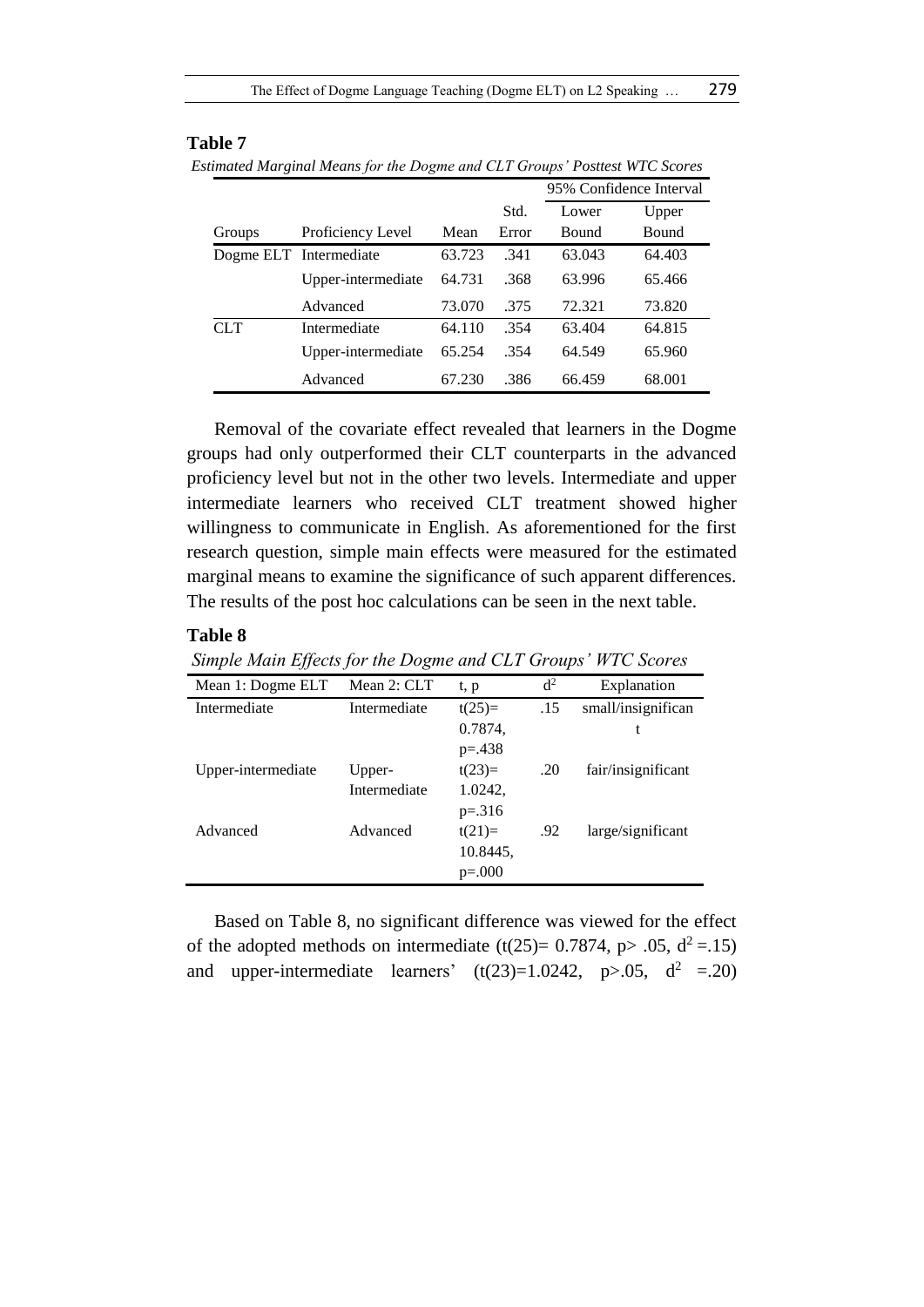willingness to communicate; however, advanced level learners  $(t(21)=$ 10.8445, p< .05) in the Dogme ELT group indicated more willingness to communicate in English in significant ways than their counterparts in the CLT classes. The effect size for the role of Dogme ELT in boosting advanced level learners' willingness to communicate was very large  $(d<sup>2</sup>$  $= .92$ ).

# **Qualitative Results**

Qualitative data analysis using MAXQDA software, showed that advanced learners who received Dogme ELT had more satisfaction with the used method, its effectiveness, and ten of these 12 advanced learners (92 %) desired to continue their next term classes using this method. The advanced learners' attitudes about the merits and demerits of Dogme ELT are summarized in the following table:

#### **Table 9**

*Advanced Learners' Attitudes about Dogme ELT*

| <b>Participants' Attitudes</b>                                      | N(P)      |
|---------------------------------------------------------------------|-----------|
| Merits:                                                             |           |
| Dogme ELT was very effective for authentic interaction and          | 10(92%)   |
| meaning negotiation.                                                |           |
| Dogme ELT could enhance our speaking fluency and stream of          | 10(92%)   |
| talking.                                                            |           |
| Dogme ELT could foster our speaking accuracy and complexity.        | 9(75%)    |
| Dogme ELT could motivate us to talk and interact with classmates    | 9(75%)    |
| more than before.                                                   |           |
| Dogme ELT encourages us to better activate our vocabulary and       | 9(75%)    |
| grammar knowledge.                                                  |           |
| We did not feel any anxiety before and during our interactions.     | 8(67%)    |
| Dome ELT could help us get rid of the books that had not new thing  | 8(67%)    |
| for us.                                                             |           |
| In Dogme ELT, the teacher is our partner for interaction not an     | 7(58%)    |
| authority who gives scores or judges our performances.              |           |
| <b>Demerits:</b>                                                    |           |
| The rejection of syllabus and use of instructional materials is not | 7(58%)    |
| always fruitful for language learning.                              |           |
| The materials and content decided by learners maybe poor with       | $6(50\%)$ |
| regard to many language aspects.                                    |           |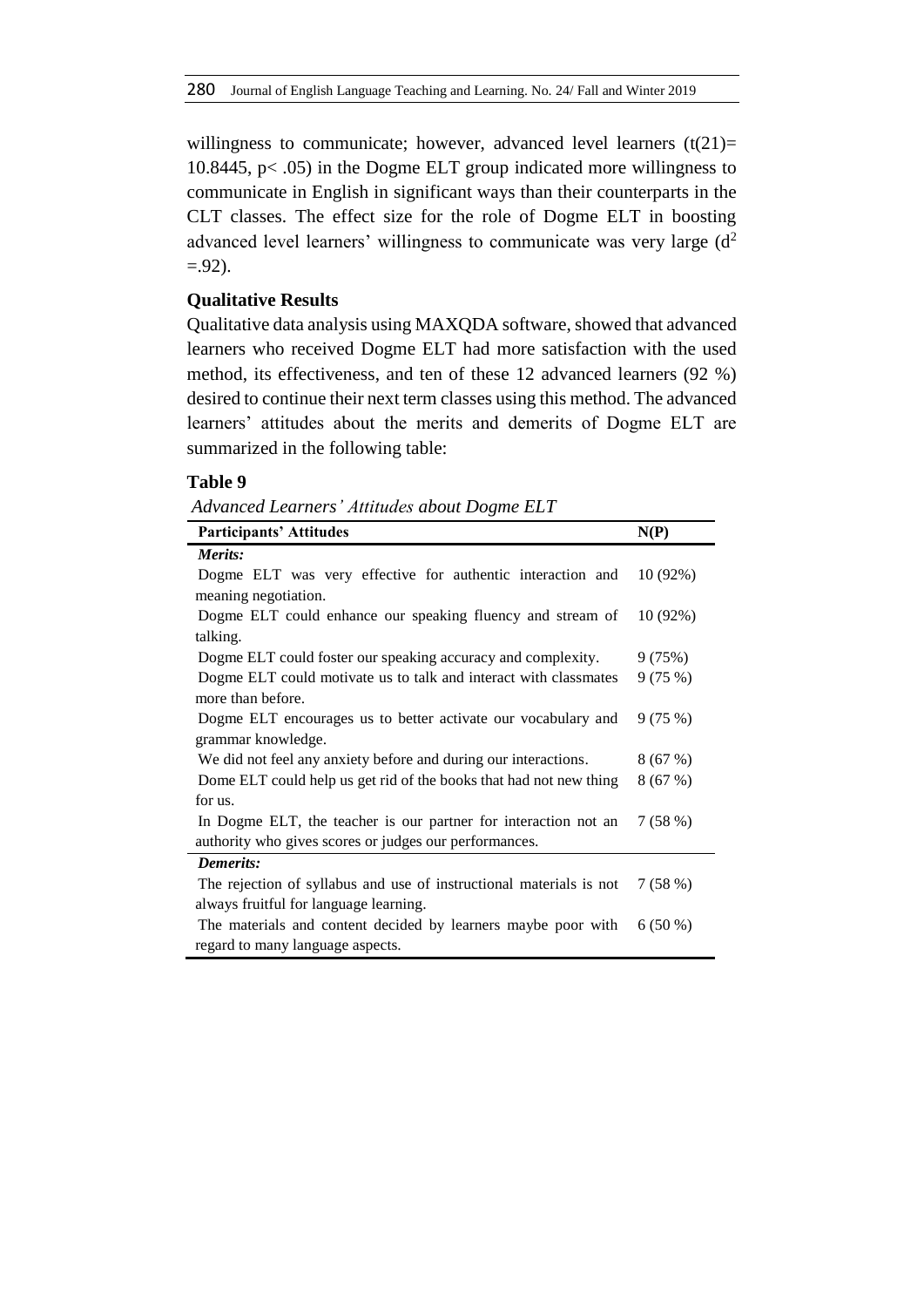The Effect of Dogme Language Teaching (Dogme ELT) on L2 Speaking … 281

| Leaners may not have ideas for some conversations especially in the | $6(50\%)$ |
|---------------------------------------------------------------------|-----------|
| middle of the course.                                               |           |
| Some introvert students may less participate in the interactions.   | 5 (42 %)  |

Upper-intermediate learners were more skeptical about the efficiency of Dogme ELT for improving their speaking and conversational skills. Nearly half of the learners supported the use of the method for their next semesters; however, the other half of the students expressed their concerns over the benefits of the adopted methodology. The advocates asserted their satisfaction over the ample interactions whose topics were determined by learners themselves. However, some other learners mentioned that they did not feel themselves capable enough to put aside their books and converse freely, claiming that coursebooks or at least light materials chosen by mutual agreement between teachers and learners were more fruitful for learners than just conversing in English. Dorsa (all the names are pseudonyms), one of the upper-intermediate students, for instance, said that "…*when we do not have any coursebook or syllabus, we do not know what functions we are going to learn and what kinds of words and structures are required for successful interaction. Therefore, I think the method our teacher used,... as you called it Dogme method, is not appropriate for us because we still need to learn much from books and audio components. I do not like to be in this class if the method does not change to previous one like our earlier classes*."

Another reproof raised by upper-intermediate learners against the Dogme ELT was that Dome could not teach them new things. Shayan, for example, told that "*without a coursebook, I do not know what I should learn…...I think I am lost in my pursuit to master the grammar and vocabulary of English. I think that this method cannot help use learn new things…new words, collocations, gambits and frequent patters, we just repeat our current knowledge of English. I think during our classes I just got some fluency over my speaking abilities without much new learning. That's it*".

The majority of intermediate EFL learners who took part in the oral interviews and focus group discussions opposed the use of Dogme ELT in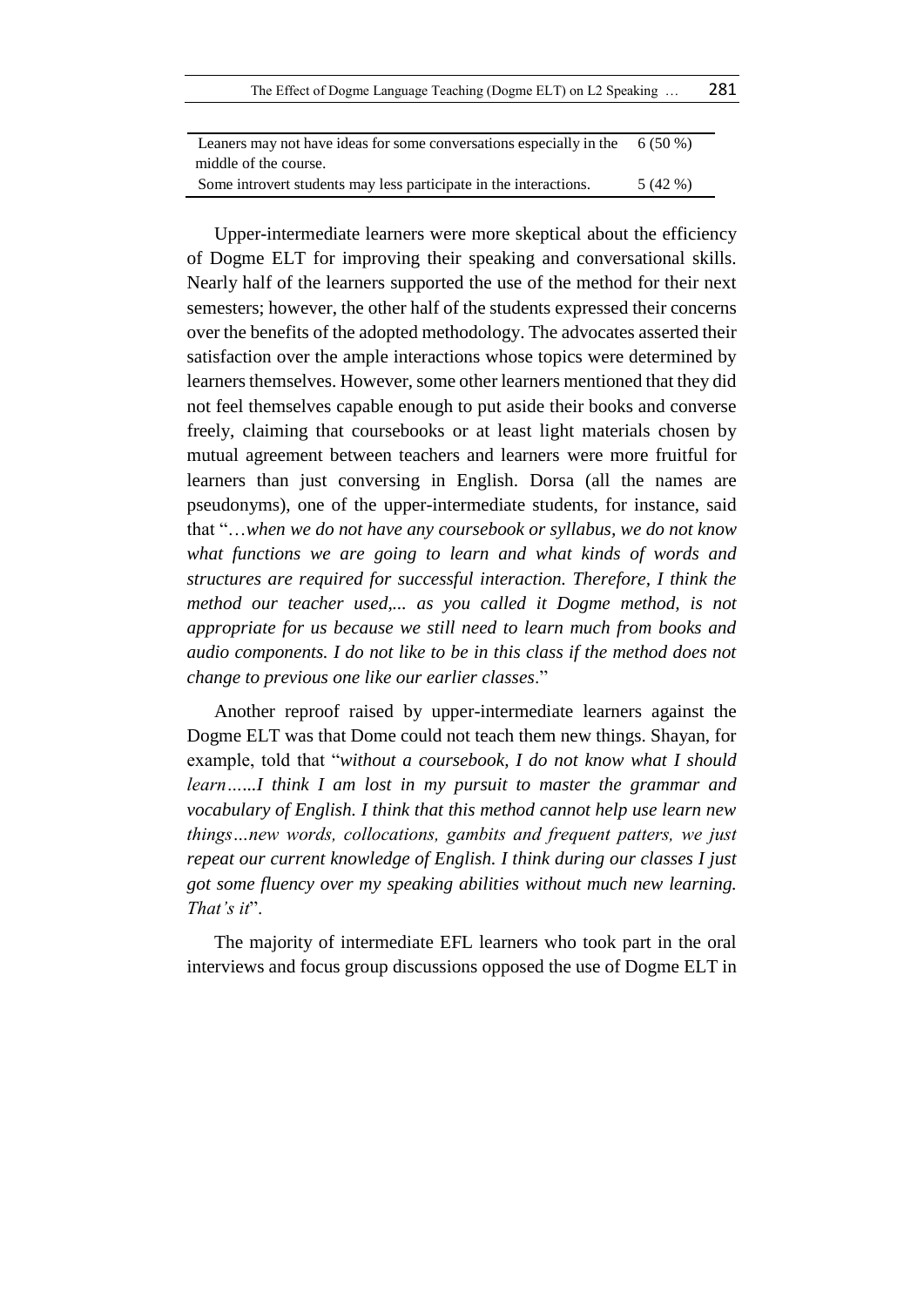their class for the upcoming educational semester and only three of the students in this class supported the effectiveness of the used method, primarily arguing that they could not learn much without the course books, workbooks, and audio/video components. They said that trying to learn English without using the lesson plans and course coursebooks is fruitless and a waste of time and energy. Parisa (a pseudonym), a student that during the course was always nagging about this new method condemned the use of Dogme ELT, saying that "*I could not learn anything new… When I don't know much of English vocabulary and its grammatical knowledge, how can I try to improve my English just by talking and talking? Frankly speaking, I got bored and frustrated during the course. Moreover, I think I have got lazier this semester compared with previous semesters that I did exercises, read passages, and listened to audio files of the book every other day during the semester*."

#### **Discussion**

Based on the data analysis, some important findings of the study are as follows. First, CLT could significantly help intermediate learners improve their English speaking better than those learners who attended the Dogme ELT classes. There was no significant difference between the effects of two used methods on upper-intermediate learners' speaking; however, Dogme ELT could significantly improve advanced learners' speaking competence compared with CLT. Unfortunately, no earlier empirical study has been done on the current topic; nonetheless, this first finding can be justified on the grounds that lower level English learners including intermediate and perhaps some so-called upper-intermediate EFL learners whose interlanguage competences have not fully developed are more coursebook and syllabus-oriented and yet they are not capable of freely conversing in English. This urgent need of lower proficiency level EFL learners for following preset syllabi and externally preplanned materials has been supported by previous research (e.g., Bell & Gower, 2011; Hawrwood, 2014, 2016; Richards, 2010; Tomlinson, 2012). Hawrwood (2016), for instance, asserted that books and instructional materials are indispensable parts for teaching at elementary and intermediate EFL/ESL classes, saying that "a textbook is an integral part of the course and the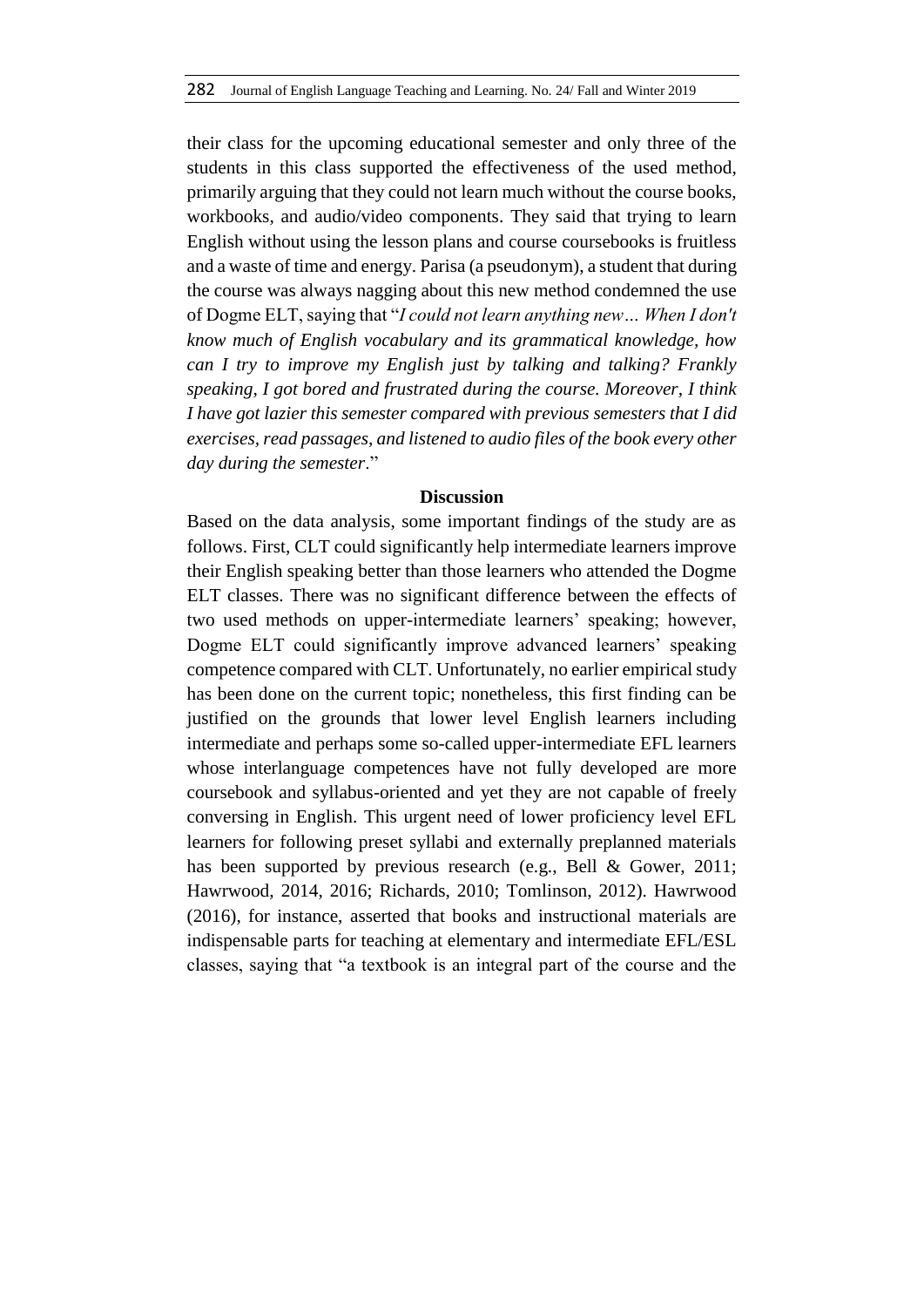syllabus – indeed, in many classrooms the book functions as a *de facto*  syllabus, and institutional and national exams may be partly or wholly constructed around it" (p. 263). So, it seems that lack of syllabus and course book as the backbone of the instruction was a serious cause of less speaking improvement in the Dogme ELT classes at intermediate and upper-intermediate levels.

Second, although the mean scores on the posttest WTC questionnaire were slightly greater in favor of the CLT groups, Dogme ELT and CLT had not significantly different effects on both intermediate and upperintermediate learners' willingness to communicate in English; however, advanced level learners in the Dogme ELT group significantly indicated more willingness to communicate in English in comparison with their counterparts in the CLT group. Previous research has indicated that CLT can increase EFL leaners' willingness to communicate in significant ways (see Ellis, 2008; MacIntyre, et Al., 2001) across all proficiency levels; however, no previous study to date can be referred to regarding the impact of Dogme ELT on EFL learners' WTC. As aforementioned for the first finding of the study, Dogme ELT heavily relies on conversation based on its principles of interactivity, ample dialogue, and learner-centered nature; yet, it may be efficient when learners have previously acquired the basics of lexical and grammatical components and their communicative competence has partially emerged. As Smith (2004) criticized Dogme ELT, this creative method has motivational inspiration only for advanced learners but it will lead to frustration and anxiety for those learners who still are not ready to talk freely on their own without teachers constant scaffolding. McIver (2009) has also maintained that Dogme method is demotivating for lower proficiency level students and can decrease their desire to converse in English in the absence of coursebooks.

Third, most advanced EFL learners and about half of the upperintermediate learners advocated the implementation of Dogme ELT and had positive attitudes about its effectiveness and value. They reported that interacting via English language about their favorite topics and interests under the guidance and maintainable scaffolding of the teacher can enhance their speaking fluency, accuracy, and complexity. These mostly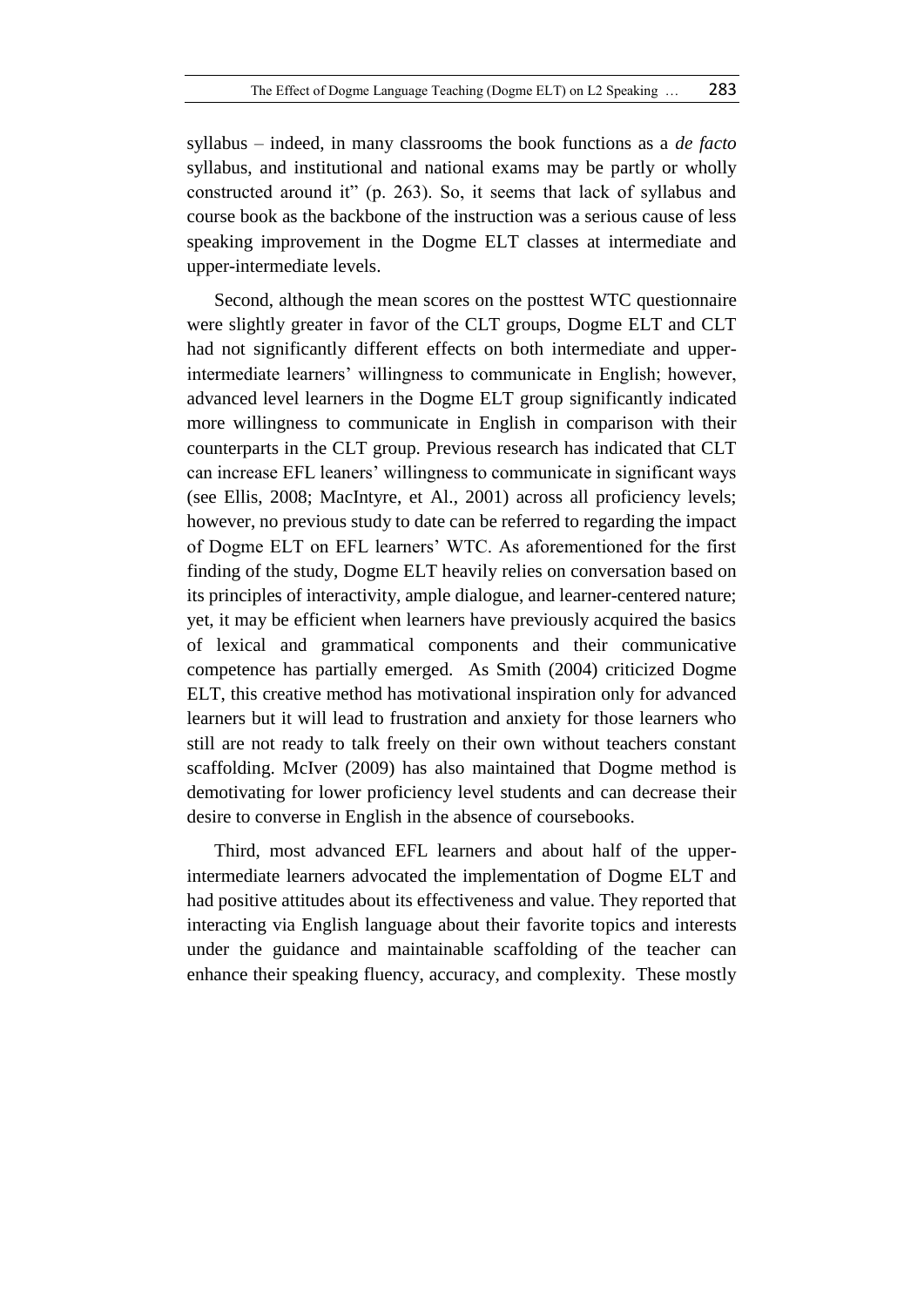advanced learners mentioned that freeing the classroom form the burden of books and other types of imposed materials could trigger more conversation and foster learners' willingness to use English for the exchange of ideas and intents. Conversely, nearly most intermediate and half of the upper-intermediate learners did not support the application of Dogme method in their conversation classes, holding that leaning English exclusively through engagement in conversations and in the absence of pre-developed coursebooks and instructional materials or technological aids was not possible. They also expressed their concerns that lack of syllabus and books can be demotivating and makes the classroom boring after a short while. These groups of learners held that ELT classroom without books and instructional materials is unacceptable for their language learning efforts and feelings.

Again, such results are particular to the current research and only few studies can be referred to which have empirically investigated the EFL learners' attitudes about Dogme method partly due to its rare implementation in L2 teaching and its exotic claims. Christensen (2002) studied the Dogme in language teaching in Japan and reported that most Japanese EFL learners had negative attitudes about Dogme ELT and did not advocate its use at all. Christensen mentioned the main criticism of the method as the sociocultural and educational bias, arguing that Japanese EFL learners' mindset was against a language class without using any coursebook or other types of instructional materials. Nonetheless, he has pointed out that some of learners whose English language competence was copiously developed liked the idea of learning English through conversation and interaction without following an imposed syllabus or coursebook.

# **Conclusions and Implications**

The current study achieved some main conclusions. Firstly, Dogme ELT could only enhance advanced EFL learners' speaking and willingness to communicate but it could not foster intermediate and upper-intermediate leaners' speaking skill and inclination to communicate in English. Secondly, the mainstream communicative language teaching (CLT) method was more effective in promoting intermediate EFL learners' oral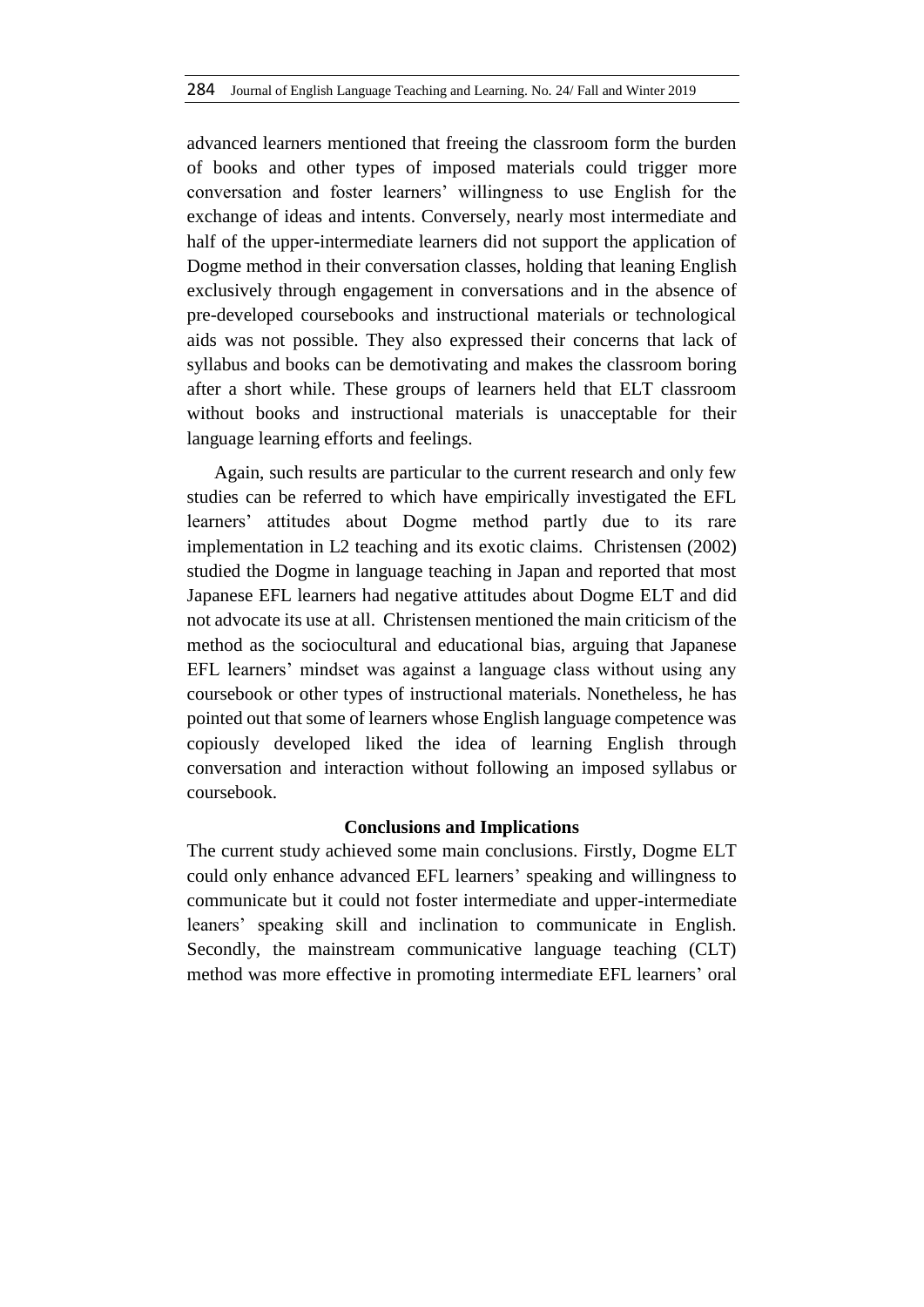ability and willingness to communicate better than Dogme ELT; however, both CLT and Dogme ELT had not significantly differential effects on upper intermediate learners speaking and WTC though CLT led to slightly better speaking gains. Thirdly, the results of the quantitative and qualities phases converged in that in the most advanced EFL learners expressed positive attitudes about the effectiveness of implementing Dogme ELT for the conversation classes, whereas upper-intermediate EFL learners considered it mediocrely suitable for developing their oral skills and were hesitant about accepting or rejecting it in their pursuit of achieving communicative competence. However, intermediate EFL learners reported negative attitudes about Dogme ELT, its principles, qualities, its lack of syllabus or preplanned instructional materials and they preferred learning English through the prevalent communicative language teaching method that utilized more efficient course books, workbooks, well-designed instructional materials, and technology-based audiovisual complementary components.

Finally, it was concluded that Dogme ELT claims were not verified as supported by its founders and supports specifically for intermediate and upper-intermediate learners. It seems that Dogme ELT is more suitable for those EFL learners who have achieved a threshold level in different aspects of their communicative competence and for those learners who can convey their meanings without lexical and grammatical difficulty. On the basis of these conclusions, the implementation of Dogme ELT is cautiously recommended for advanced EFL classes in which the speaking fluency and willingness to communicate are the goal of teaching and learning practices. Of course, the findings of the current study suggest that Dogme ELT should at least use light instructional materials and a flexible general syllabus. However, its application to lower EFL proficiency level classes where students' interlanguage system is still in its incipient stages is not recommended. In conclusion, it should be noted that it is one of the first experimental studies about the application of Dogme ELT for enhancing EFL learners speaking and WTC. This study suffered from some limitations such as the small sample size, inadequate learners in each study group, negligence of leaners age, gender and other learner variables and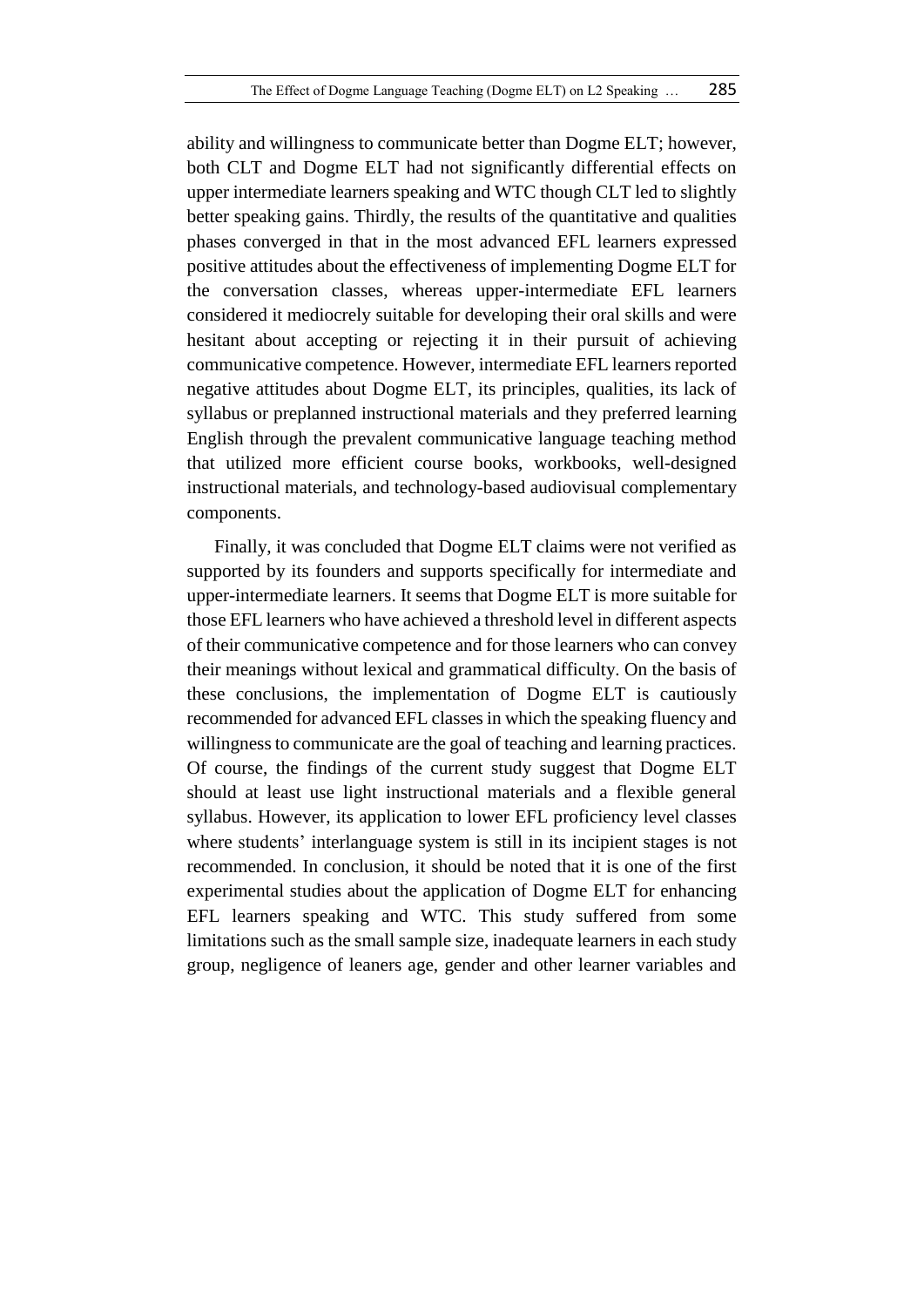further research is required to authenticate the effectiveness of Dogme ELT for improving EFL speaking and WTC and to determine its advantages and disadvantages.

#### **References**

- Andrew, P., & Jonathan, T. (2006). Focus group method and methodology: Current practice and recent debate. *International Journal of Research & Method in Education*, *29*(1), 23–37.
- Bell, J., & Gower, R. (2011). Writing course materials for the world: A great compromise. In B. Tomlinson (Ed.), *Materials development in language teaching* (2<sup>nd</sup>ed). (pp. 135–50). Cambridge: Cambridge University Press.
- Christensen, T. (2005). Dogme in language teaching in Japan. *The Language Teacher, 29*(1), 15–18.
- Creswell, J. (2014). *Research design: Qualitative, quantities, and mixed methods approaches* (4<sup>th</sup> ed.). Thousand Oaks, CA.: Sage.
- Denzin, N. K., & Lincoln, Y. S. (2013). *Strategies of qualitative inquiry* (4<sup>th</sup> ed.). Los Angeles, CA: Sage.
- Ellis, R. (2008). *The study of second language acquisition (2nd ed.)*. Oxford: Oxford University Press.
- Faraway, J. J. (2015). *Linear models with R* (2<sup>nd</sup> ed.). Boca Raton, FL: CRC Press.
- Gill, S. (2000). Against dogma: A plea for moderation. *IATEFL Issues, 154*. Retrieved form [http://www.thornburyscott.com/tu/gill.htm](https://web.archive.org/web/20090412035054/http:/www.thornburyscott.com/tu/gill.htm)
- Harwood, N. (2014). Content, consumption, and production: Three levels of textbook research. In N. Harwood (Ed.), *English language teaching textbooks: Content, consumption, production*. (pp. 1–41). Basingstoke: Palgrave Macmillan.
- Harwood, N. (2016). What can we learn from mainstream education textbook research? *RELC Journal, 48*(2), 264-277.
- Jaccard, J. (1998). *Interaction effects in factorial analysis of variance*. Thousand Oaks, CA: Sage Publications.
- Keppel, G., & Wickens, T. D. (2004). *Design and analysis: A researcher's handbook* (4<sup>th</sup> ed.). Upper Saddle River, NJ: Prentice Hall.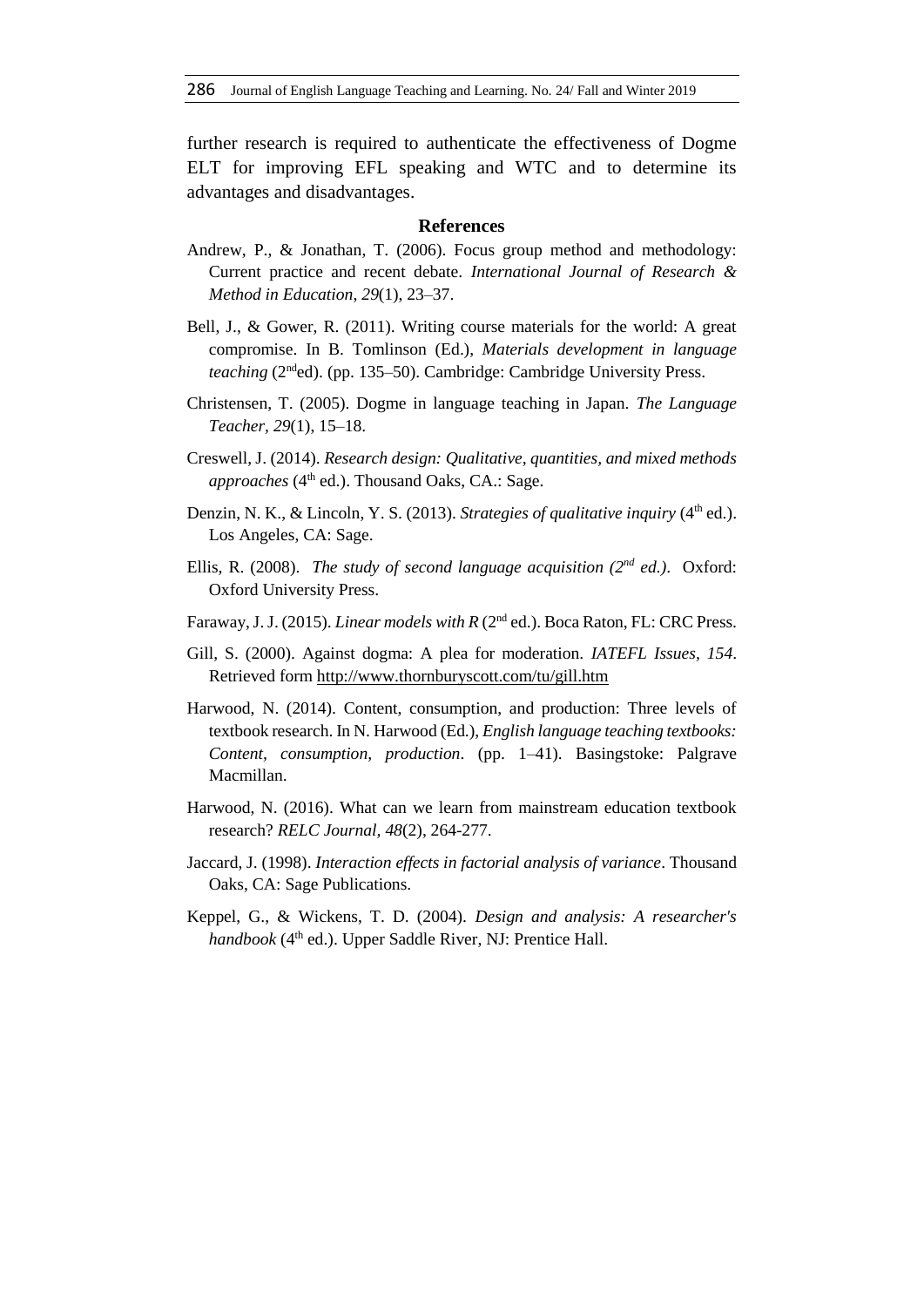- Kinnear, P. R., & Gray, C. D. (2010). *PASW 17 statistics made simple*. New York, NY: Psychology Press.
- Maxwell, S. E., & Delaney, H. D. (2004). *Designing experiments and analyzing*  data: A model comparison perspective (2<sup>nd</sup> ed.). New York, NY: Psychology Press.
- MacIntyre, P. D., Baker, S., Clément, R., & Conrad, S. (2001). Willingness to communicate, social support, and language learning orientations of immersion students*. Studies in Second Language Acquisition, 28*(2), 369-88.
- McIver, N. (2009). Review of teaching unplugged: Dogme in English language teaching. *ELT Journal, 63*(4), 419–421.
- Meddings, L. (2004). *Throw away your textbooks*. Retrieved from <http://www.guardian.co.uk/> education/2004/mar/26/tefl.lukemeddings.
- Nyumba, T. O., Wilson, K., Derrick, C., Mukherjee, N. (2018). The use of focus group discussion methodology: Insights from two decades of application in conservation. *Methods in Ecology and Evolution 9*(1), 20–32.
- Meddings, L., & Thornbury, S. (2002). Dogme and the coursebook. *Modern English Teacher, 11*(1), 36-40.
- Meddings, L., & Thornbury, S. (2003). What Dogme feels like. *Humanising Language Teaching, 5*(6),11-20. Retrieved from https://www.hltmag.co.uk/prev
- Meddings, L., & Thornbury, S. (2009). *Teaching unplugged: Dogme in English language teaching*. Peaslake: Delta.
- Mithchell, R., & Myles, F. (2004). *Second language acquisition theories* (2nd ed.). London: Hodder Arnold.
- Online ELT Forum Report. (2005). *Dogme*. *ELT Journal, 59*(4), 333–335.
- Richards, J. C. (2010). *English language teaching materials: Theory and practice.* Cambridge: Cambridge University Press.
- Richards, J. C., & Rodgers, T. (2014). *Approaches and methods in language teaching* (3rd ed.). Cambridge: Cambridge University Press.
- Smith, M. (2004). An insight into Dogme. *ETJ-Journal, 4*(3), 1–5.
- Thornbury, S. (2000). A Dogma for EFL. *IATEFL Issues, 153*(2), 59–67.
- Thornbury, S. (2005). Dogme: Dancing in the dark? *Folio, 9*(2), 3–5.